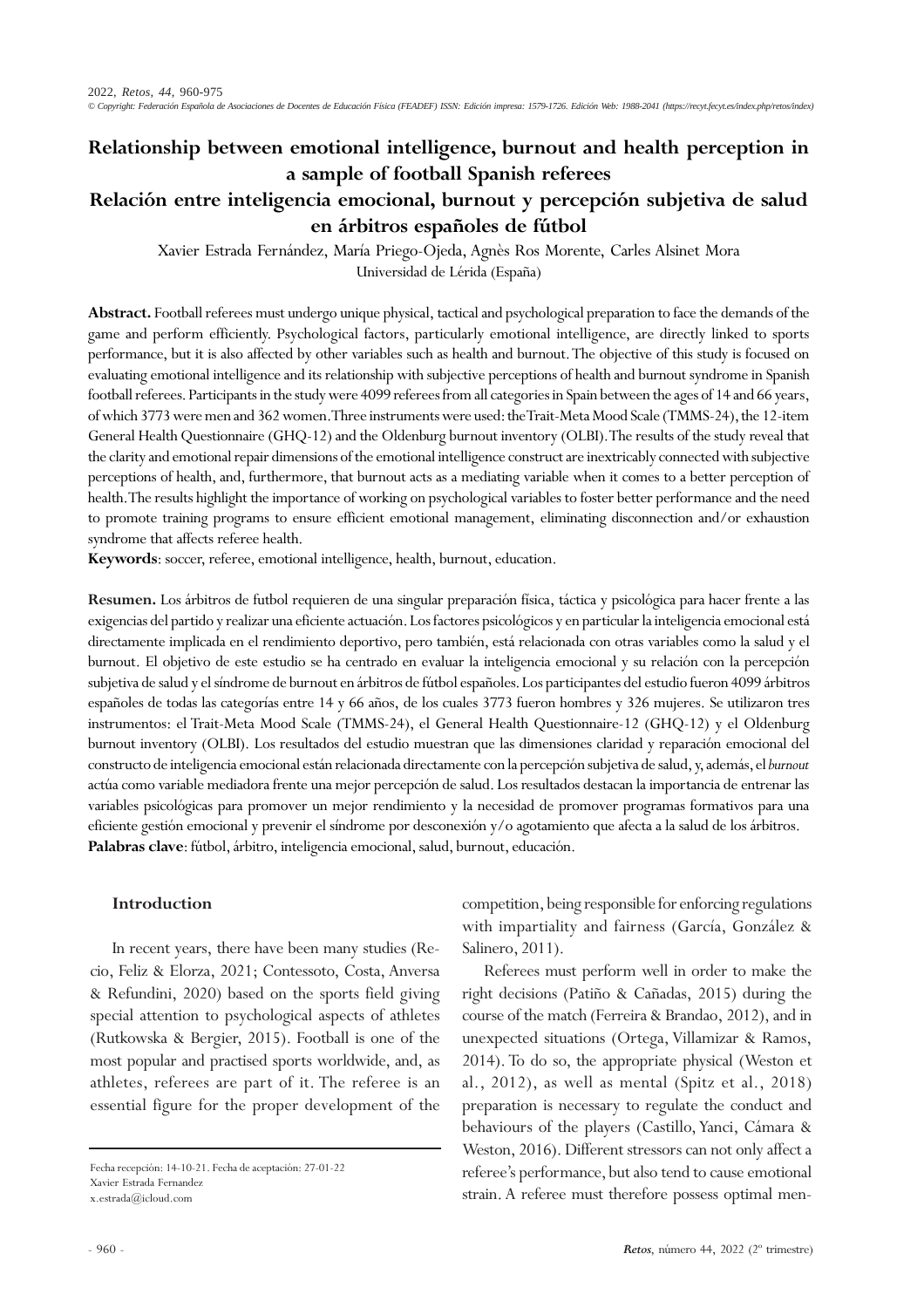tal skills in order to manage such stressors, not allowing them to negatively influence the execution of his duties on the pitch (Samuel, Englerft, Zhang & Basevitch, 2018).

Different psychological variables, such as anxiety (Castro, Zurita, Ramírez & Ubago, 2020), burnout (Aguirre, Tristán, López, Tomás & Zamarripa, 2016), emotional intelligence (Gallardo, Domínguez & Gonzalez, 2019) and health (Acebes, Granado & Marchena, 2020) are especially important for sports psychology since the athlete has to manage pressure effectively and adapt to a competitive sporting context (Selmi et al., 2018). Some of these studies show how the control of psychological factors impacts on the development of the athlete (Bennett & Maynard, 2017; Rodríguez, Gómez & Álvarez, 2017). An example is the observation (Englert, Zwemmer, Bertrams & Oudejans, 2015), highlighting the importance of selfcontrol to lessen the effects of anxiety. Other investigations illustrated the influence of stress in poor decision-making in football referees (Soriano, Ramis, Torregrossa & Cruz, 2018) and basketball referees (Anshel, Sutarso, Ekmekci & Saraswati, 2014). Thus, the training of cognitive skills, self-control and emotional regulation (among other factors) can ensure better performance among athletes (Ong & Griva, 2017).

A study (Cantón & Checa, 2012) found a relationship between negative results and experiences of poorly regulated emotions while participating in sporting activities. Other study (Guillén & Feltz, 2011) showed that refereeing errors during a match result in a loss of confidence, an increase in anxiety and stress levels as well as causing burnout.

The practice of performance sports positively affects the development of an athlete's emotional well-being taking into account emotional intelligence and not only physical fitness (Shami, Tare & Taran, 2017). In contrast, (Fernández-Berrocal, Fava & Sonino, 2016) a lack of emotional self-regulation can result in health-related problems such as high levels of stress or anxiety, and it could bring a premature end to a referee's career due to exhaustion, disconnection or deteriorating health (Castro et al., 2020).

# **Emotional intelligence (EI)**

Salovey and Mayer (1990) introduced the concept of EI for control, management, and expression of emotions. For these authors, EI is the ability to process information about one's own emotions and those of others, facilitating

the use of this information as a guide for appropriate thought and behaviour, and thereby adapting to the environment.

Many sports psychology studies have been interested in EI, in emotions and their relationship with sport (Latinjak, López & Font, 2014) and physical activity (Ros, Moya, & Garcés, 2013; Laborde & Doseville, 2015) as determinant variables of performance. Other authors (Enns, Eldrigge, Montgomery & González, 2018) indicate the need for athletes to handle stress and anxiety, specifying the acquisition and improvement of a greater number of skills to manage emotions. Emotional skills contribute to better concentration and control of situations; and authors (Pena & Extremera, 2012) point out that emotionally intelligent people are capable of developing efficient strategies to regulate different emotional states according to different situations. Thus, regulating and managing emotions will be a crucial factor for improving an athlete's mental well-being (Geng, 2018; Narwal & Sharma, 2018; Rodríguez, Correa, García & Bozal, 2018). In this line, various instruments have been used to measure people's personal perception (Fernández-Berrocal, Extremera & Ramos, 2004) regarding their emotional capacities, based on skill models (Salovey & Mayer, 1990). This model takes into consideration emotion attention (the ability to feel and express feelings correctly), emotional clarity (an ability to correctly assess one's own emotional state), and emotional repair (regulating the various moods in an optimal way).

For these reasons, EI allows them to cope with any pressure situations that may come up as it will allow them to manage such circumstances in a responsible, productive and optimistic way and to resolve problems in the context in which they arise (Sánchez & Breso, 2020).

Finally, different research also emphasizes that the influence of EI increases with age (Castro et al., 2020); and years of experience, reaching its peak at age forty (Bar-On, 1997).

#### **Burnout syndrome**

Sports in general, and professional ones in particular, entail high levels of stress and emotional exhaustion (Maslach & Jackson, 1981), characterized by the intense physical, cognitive and emotional demands of high performance, all of which give rise to the occurrence of a phenomenon known as burnout syndrome. This syndrome manifests itself when people lack the skills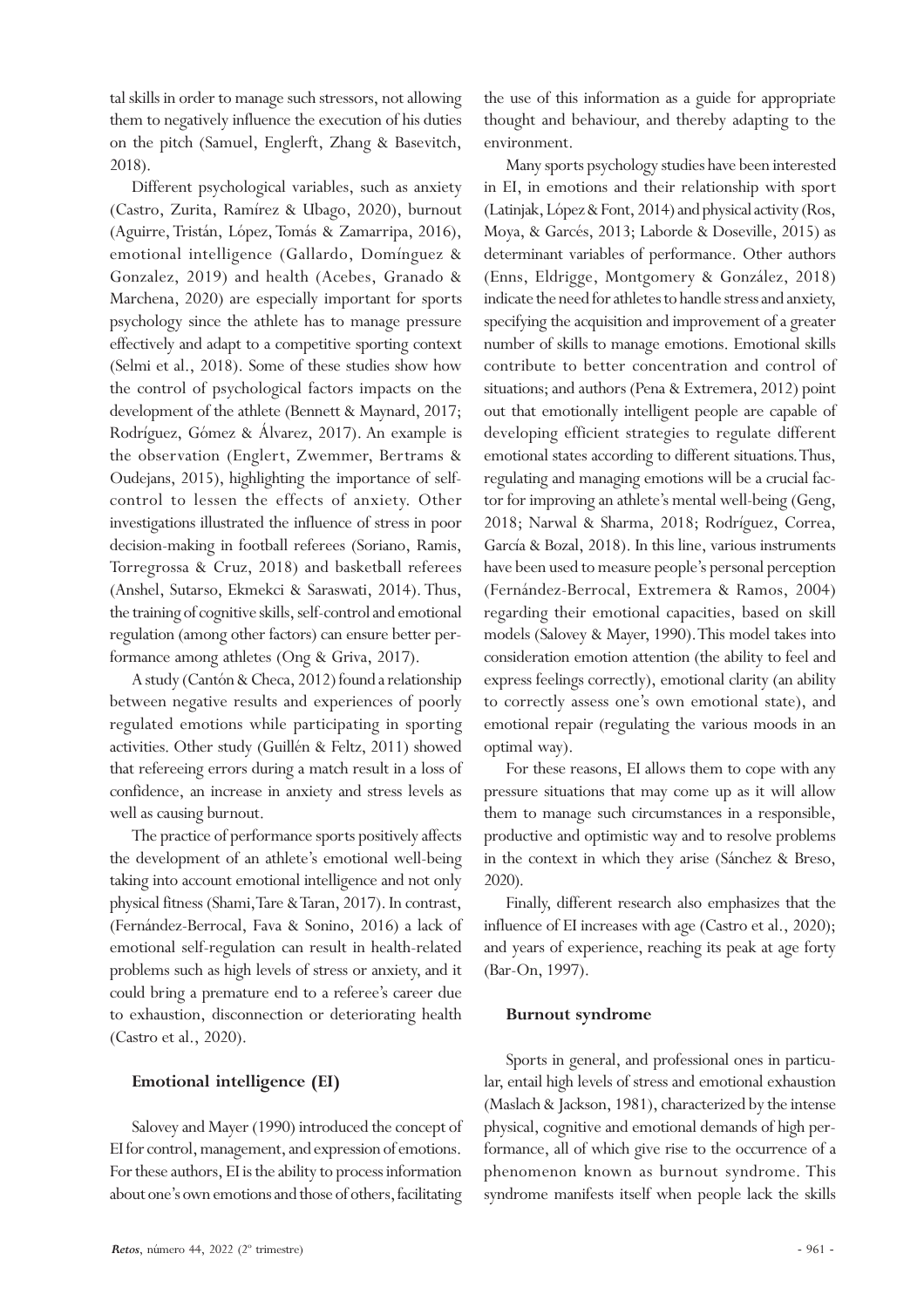or resources to cope with certain situations they experience, generating problems such as depression and anxiety. Some studies (Gorczynski, Coyle & Gibson, 2017; Rice et al., 2016) show that elite athletes have an increased risk of suffering from mental health problems and experiencing depression and anxiety.

Some authors (Rivera, Segarra & Valverde, 2018) consider burnout to be a process in which the individual is consumed by not being able to deal with stress caused in the workplace, which has a significant negative impact on one's self-perception, resulting in emotional harm as well as a deterioration of one's physical condition. Other authors (Gustafsson, Hancock & Cote, 2014) describe it as a decrease in performance, a reduction in motivation and an abandonment of the sports career. The construct represents the aspects of stress (Maslach & Jackson, 1998) determined by two dimensions, such as exhaustion - encompassing both intense physical tiredness and emotional exhaustion that weakens the ability to operate effectively - and disengagement, which involves reduced personal performance due to a tendency to self-evaluate negatively combined with a deep feeling of ineffectiveness carrying out the task itself and with others.

The vast majority of scientific studies published on the reference construct in the sporting context have focused on athletes, with fewer having concentrated on referees or sports judges (García, González & Garcés, 2016; Pedrosa & García, 2016). Nevertheless, a study (Pedrosa & García, 2015) involving 123 members of the 1st and 2nd division of the Spanish Professional Football League (Liga Nacional de Fútbol Profesional - LFP), shows that the variables of stress, anxiety, and social support cause this group to be more affected by burnout syndrome. Within that group, 1st division referees, particularly those with more experience, are the ones who suffer the most. Another study (Sirin & Dosylmaz, 2017) on football referees from the Turkish professional league draws similar conclusions, showing that the more years one has spent refereeing, the higher the levels of burnout.

In contrast, studies (Arbinaga, Fernández, Herrera & Vela, 2019) on football and basketball referees, refute the idea that the most experienced athletes are those with the greatest emotional exhaustion. On the other hand, investigations (Bernardo, Macedo & Álvarez, 2017) show that referees with less experience are the ones who experience the highest levels of burnout, although this also depends on career progress and the referee category achieved. In addition, another study (Jafarloo,

Keshavarz & Bashiri, 2020) introduces the EI construct and its relationship with the decrease in burnout in female Iranian referees.

# **Health perception**

The evaluation of well-being and psychological health is another variable to be considered. This is the case for both athletes in general and referees in particular, and is indeed a growing field of interest. In athletes, it is important to promote psychological health associated with the practice of physical activity and sport (Zazo & Moreno, 2015), in order to enhance resources and quality of life. Such well-being is quantified in terms of a personal perception that life is developing satisfactorily, coupled with an awareness of one's personal development (Ryff & Singer, 1998). A great deal of research has shown the validity of this construct as a means of evaluating the satisfactory conditions for perceiving personal well-being (Reigal, Videra, Parra & Juárez, 2012) and also in how that relates to performance sports (Carrasco, Campbell, López, Poblete & García, 2013).

The perception of health is a significant construct in a self-assessment of quality of life, because the interpretation that is made of one's own health does not always correspond to its real state, thereby conditioning the perceived degree of well-being. When we speak of psychological well-being, we consider the perception of general health that has been explored in both physical activity and sport (Hamer, Stamatakis & Steptoe, 2009). Psychological well-being is the result of leading an appropriate lifestyle, while being aware of the development of one's potentialities (eudaimonic or psychological well-being; Ryff & Singer, 1998), as opposed to hedonic or subjective well-being (Keyes, Shmotkin & Ryff, 2002).

Some authors (Hamer et al., 2009) state that there is a direct relationship between the practice of physical activity and a lower perception of physical and mental health problems. Similarly, a correlation is found to exist between satisfactory physical condition and selfperceived good health (Mota et al., 2012).

Refereeing, as a task carried out in a competitive sport such as football, requires, among other things, management of stressful situations that derive from decision-making. Some studies (Salom et al., 2021) suggest that personal resources (Olivares, 2020) act as mediators of stress as a risk factor when it comes to mental and physical health.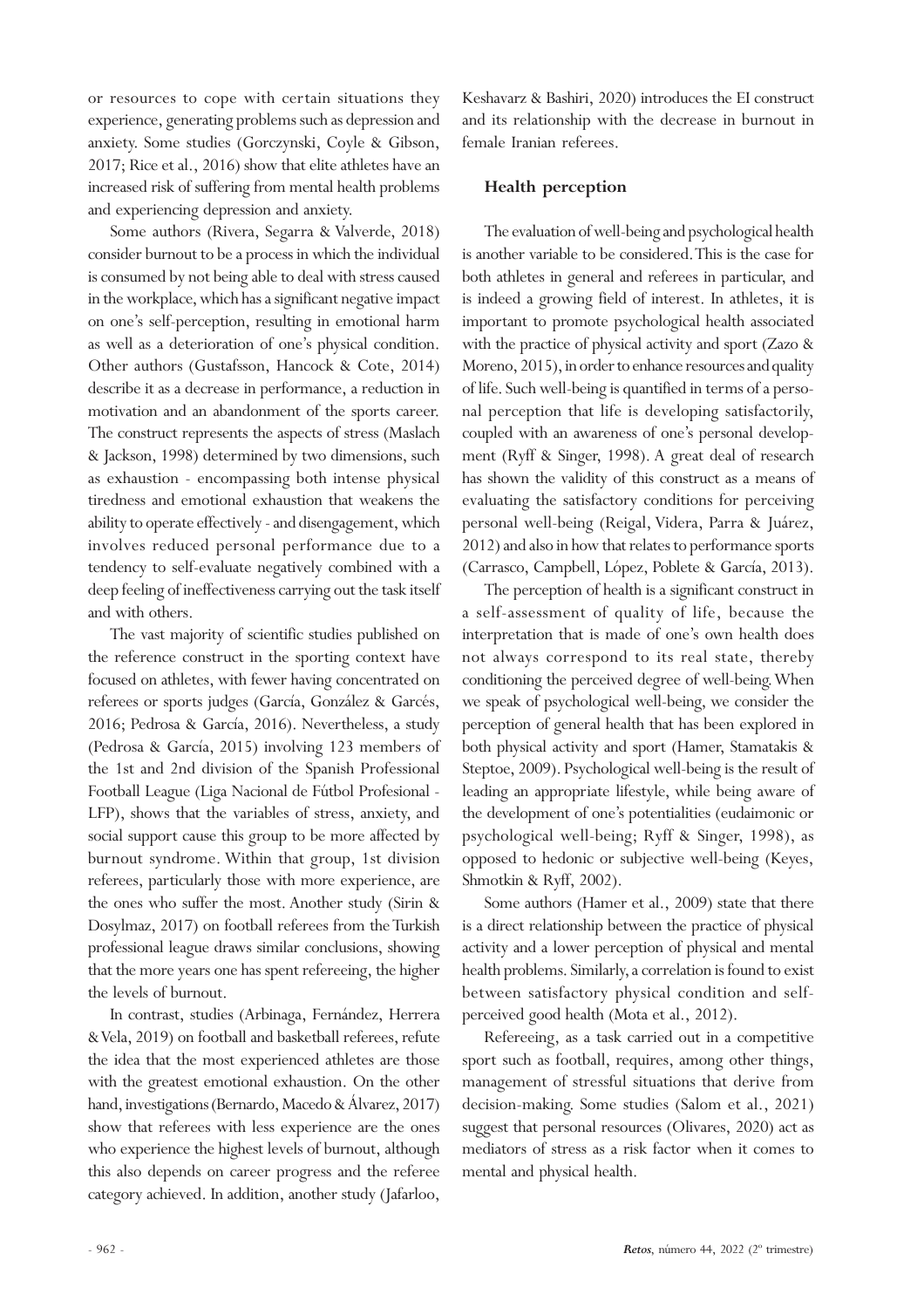### **Objectives**

Taking all the above into account, this work aims to study the relationship between the EI of football referees with subjective perceptions of health. In addition, it intends to analyse the connection of burnout syndrome with these two constructs. Finally, it is considered necessary to investigate the relationship between a set of variables such as category, age, and years of experience of the referees with different dimensions of the constructs of burnout syndrome, EI and health.

The present study aims the following objectives: (1) to observe differences in the explored variables when it comes to the referees' years of experience, their category, and age groups in relationship with EI dimension, burnout, and perception of health; (2) to explore how the different dimensions of EI influence the subjective perception of health, observing the type of relationship (linear, quadratic, etc.); (3) to analyse how these dimensions act as a protective factor against burnout. (4) To examine the possible moderating role of the different dimensions of EI with regard to the relationship established between burnout and the perception of health; (5) and ultimately, to affirm that health perception is affected by burnout and that this could present a mediating role between EI and the perception of health.

The hypotheses of the present study suggest that the dimensions of EI are directly related to a referee's subjective perception of their health. Additionally, the dimensions of burnout syndrome could be an explanatory factor in subjective perception of health, thereby acquiring a mediating role between the two.

For the EI construct (H2a), moderate values in the attention dimension would indicate a better perception of health, as well as higher scores in clarity (H2b) and repair (H2c). High values in all of the EI dimensions (H3) will act as a protective factor against burnout and also, they would moderate the relationship between burnout and health, decreasing its negative effects (H4).

With regard to burnout syndrome, higher values in both scales would have a positive relation with more health problems and this perception of burnout would mediate negatively between EI dimensions and the perception of health (H5).

# **Material and method**

#### *Participants*

The present study is based on a sample of 4099

federated football referees from Spain, composed of both men and women, between the ages of 14 and 66 years old, of which 3773 (92.05 %) were men and 326 (7.95 %) women. Regarding the age's group they were determined in 9 groups as follows: (1) 14-19; (2) 20-25; (3) 36-31; (4) 32-37; (5)38-43; (6) 44-49; (7) 50-55; (8) 56-61; (9) 61-66.

Information on the most relevant sociodemographic characteristics of the sample (Table 1) of the present study is attached. The criteria for including the referees in the study were: a) being officially registered in the corresponding federation; b) having Spanish citizenship; c) being at least 14 years old; d) agreeing to participate in the research; e) signing the free and informed consent form; f) exclusion of unfinished or errored protocols; g) participation of minors required parental consent.

#### *Instruments*

Self-reporting measures enable the appraisal of EI skills, and this method is the one most frequently used to evaluate EI. Such an evaluation takes into consideration interpersonal aspects like the ability to attend to, understand, and repair one's own emotional states (April, Lifson & Noakes, 2012). The Trait Meta-Mood Scale (TMMS-24) is a reduced and modified version (Fernández-Berrocal et al., 2004) that assesses people's perception of their own emotional abilities and thus improves cognitive processing.

The TMMS-24 measures perceived emotional intelligence (PEI) in its Spanish version (Fernandez-Berrocal et al., 2004), showing predictive validity of EI in the Spanish population and in different health settings. It consists of 24 items with 3 subscales of 8 items each: attention  $(A)$ , clarity  $(C)$  and repair  $(R)$  with Likerttype responses of 5 points ( $1 =$  Completely disagree to 5 = Totally agree). The reliability for each subscale was: .80 attention, .81 clarity and .81 repair, with the total being .89.

Emotional and general health has been assessed using the Spanish version of the 12-item General Health Questionnaire (GHQ-12; Sánchez & Dresch, 2008; Goldberg, 1978). A 12-item version is used because of its brevity and fast administration, scored using a Likerttype scale with four points. Although it can be used two-dimensionally, in this study, it is applied onedimensionally (Padrón et al., 2012), where a higher score in the dimension in question represents a worse perception of health and psychological distress (values between 0 and 36). Scores below 12 points represent a good perception of health, between 12-25 points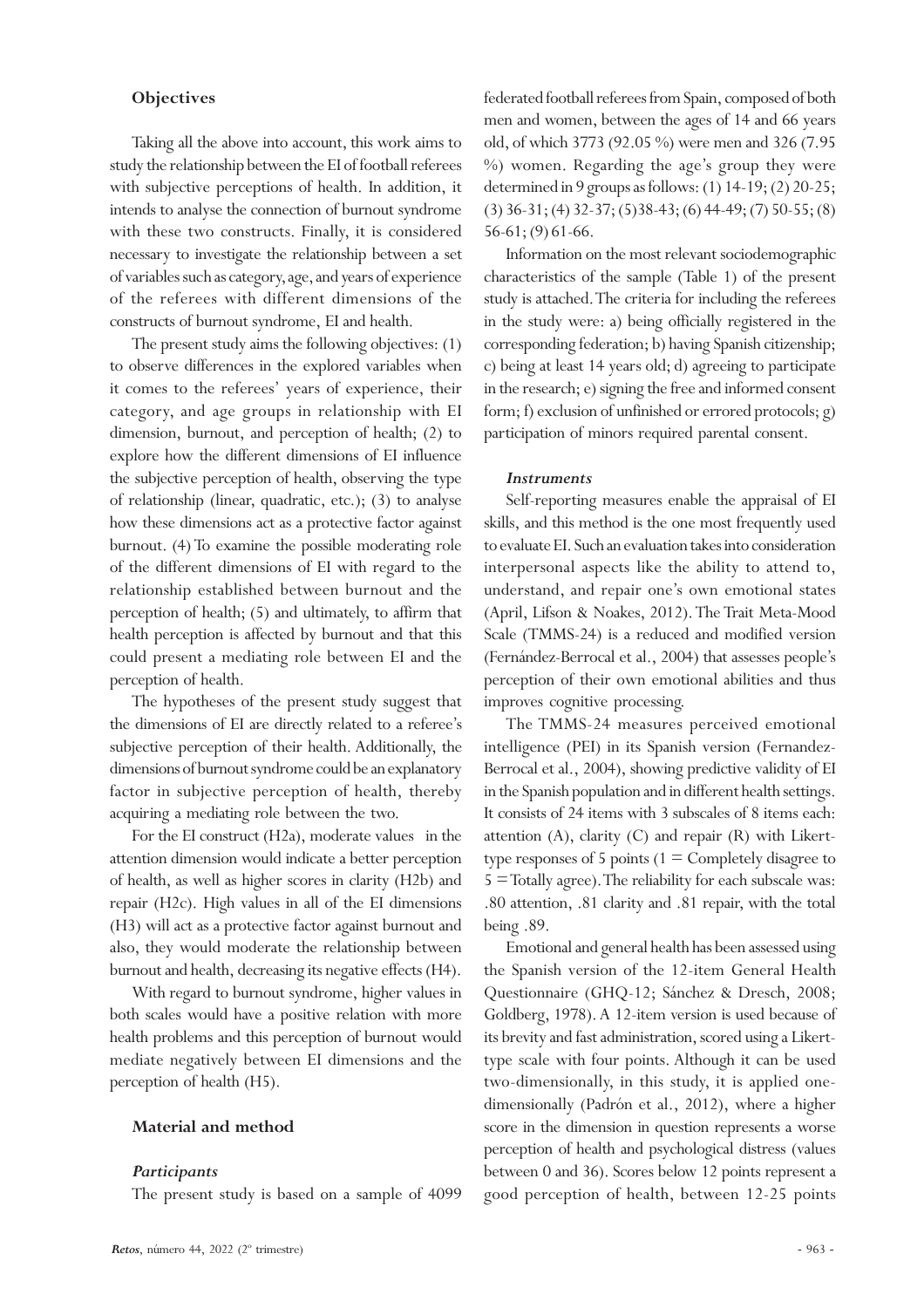indicates a worse perception of health, and between 25- 36 points reflect a very bad perception of health. The GHQ-12 shows good psychometric properties, with a Cronbach's Alpha of .76, and demonstrated appropriate levels of reliability and validity in the Spanish population. The GHQ-12 can be used effectively to assess psychological well-being, and to detect non-psychotic psychiatric problems. It also performs better when employed as a multidimensional scale that assesses various aspects of psychological distress, than used as a single screening measure.

The Oldenburg Burnout Inventory (OLBI; Demerouti et al., 2003), is used to assess exhaustion in any type of occupation. It evaluates the two most important components of burnout, emotional exhaustion and disconnection from work, using two dimensions of seven items answered on four-point Likert-type scales. This questionnaire was adapted in a previous study of medical students through a process of translation and back translation (Salamero et al., 2012). A Cronbach's á coefficient of .80 was obtained for the exhaustion scale and one of .67 for the lack of commitment scale. It should be noted that in order to achieve an adequate factorial validity (Campos, Carlotto & Maroco, 2012) an item was excluded from each dimension of the instrument because the confirmatory factor analysis indicated that the factorial weights of the items (5 on the Disconnection dimension and 13 on the Exhaustion dimension of the original version) were below the desired values. A similar approach had been adopted in a longitudinal study on resident interns (MIR; Salamero et al., 2015).

# *Procedure*

This investigation is a cross-sectional study. To collect the data, computerized versions of the TMMS-24, OLBI and GHQ-12 were given, in that order, to the participants to be answered on-line. Included in this telematic questionnaire was a first part consisting of sociodemographic data collection, such as age, category, years of experience and gender.

The delegates and heads of each federal delegation of territorial referees, as well as the National Committee of Referees, were previously informed about the objectives of the study and its procedure. The participating referees responded confidentially and voluntarily to three protocols online. In its application, the anonymity of the participants was ensured, and it was explained beforehand that the results would be used solely and exclusively for research purposes. To enable the participation of minors, parental authorization was required, which was expressed through them giving their informed consent in writing. In these cases, each parent was informed by email about the objective of the study and how the information was to be used, as well as guaranteeing the protection of the data of each of the participants. This research has followed the guidelines established in the Declaration of Helsinki (World Medical Association, 2008), regarding research projects, in addition to Spanish national legislation on clinical trials (Law 223/2004 of February 6), biomedical research (Law 14/2007 of July 3) and confidentiality of participants (Law 15/1999 of December 13).

# *Statistical analysis*

For the descriptive statistical analysis, the SPSS 26.0 program was used. First, the database was explored in order to verify compliance with the statistical assumptions. Subsequently, a descriptive analysis was carried out to show the scores of the different study subgroups for each of the objective groups of the research. Next, the exploratory model was performed using SmartPLS 3.2.9 software (Ringle et al., 2017), with one of the objectives being the ability to estimate the relationship between multiple independent and dependent constructs and the capacity to predict the study variables. The application uses a variance-based structural equation modelling (SEM) approach that enables many independent variables to be handled at the same time. Goodness of fit values have been considered using the standardized mean square root standardized root mean squared residual (SRMR).

# **Results**

First, differences for health problems, EI dimensions and burnout are explored for the demographic variables of interest (Table 1) namely years of experience and category.

Then the demographic variables were differentiated between different age group (Table 2) of the study.

The next step was to explore correlations between our variables of interest. To do so, we applied a Pearson correlation. The significant positive and negative correlations are shown in Table 3.

As the correlations between our variables of interest proved to be significant, we proceeded to establish our model.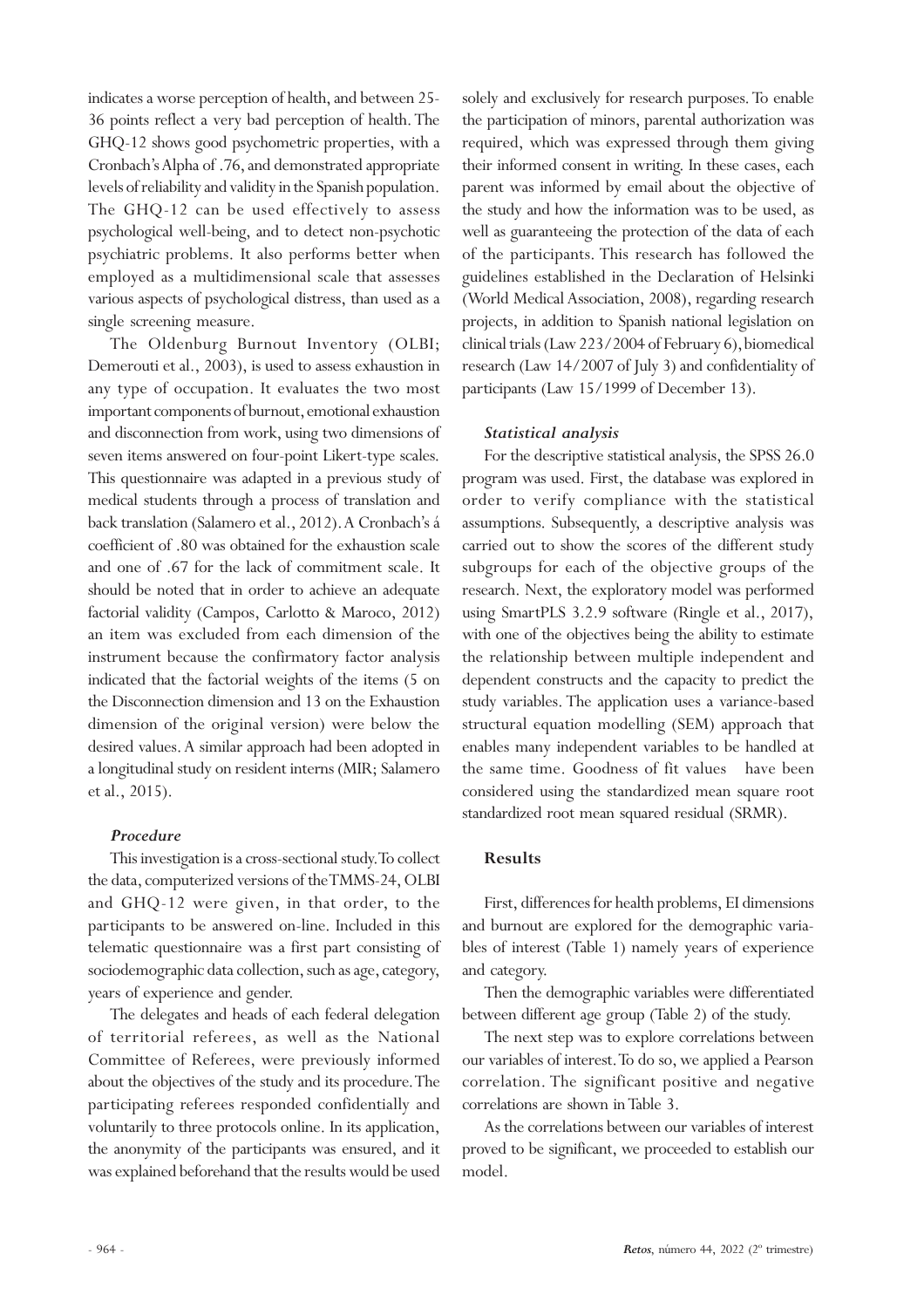| Table, 1                                                                                         |  |  |
|--------------------------------------------------------------------------------------------------|--|--|
| Descriptive statistics between different dimensions of the scales and sociodemographic variables |  |  |
| <b>Experience</b> and                                                                            |  |  |

| Experience             | $\chi^2$ | df | D            | $\varepsilon^2$ |
|------------------------|----------|----|--------------|-----------------|
| Attention              | 24.4     | 8  | .002         | .00596          |
| Clarity                | 25.6     | 8  | .001         | .00625          |
| Repair                 | 27.6     | 8  | < 0.001      | .00674          |
| Health Problems        | 61.8     | 8  | < 0.001      | .01509          |
| Disengagement (OLBI)   | 26.9     | 8  | < 0.001      | .00657          |
| Exhaustion (OLBI)      | 27.3     | 8  | < 0.001      | .00666          |
| Total burnout (OLBI)   | 28.4     | 8  | < 0.001      | .00692          |
| Category               | $\chi^2$ | df | $\mathbb{D}$ | $\mathcal{E}^2$ |
| Attention              | 6.46     | 8  | .596         | .00158          |
| Clarity                | 37.40    | 8  | < 0.001      | .00913          |
| Repair                 | 41.68    | 8  | < 0.001      | .01017          |
| Health Problems        | 114.02   | 8  | < 0.001      | .02782          |
| Disengagement (OLBI)   | 21.13    | 8  | .007         | .00516          |
| Exhaustion (OLBI)      | 43.77    | 8  | < 0.001      | .01068          |
| Total burnout (OLBI)   | 35.85    | 8  | < 0.001      | .00875          |
| Age                    | $\chi^2$ | df | p            | $\varepsilon^2$ |
| Attention              | 21.8     | 8  | .005         | .00532          |
| Clarity                | 45.4     | 8  | < 0.001      | .01107          |
| Repair                 | 36.1     | 8  | < 0.001      | .00882          |
| <b>Health Problems</b> | 53.0     | 8  | < 0.001      | .01294          |
| Disengagement (OLBI)   | 15.7     | 8  | .047         | .00383          |
| Exhaustion (OLBI)      | 31.9     | 8  | < 0.001      | .00778          |
| Total burnout (OLBI)   | 14.7     | 8  | < 0.065      | .00359          |
|                        |          |    |              |                 |

|                                                          |                                                       | $\mathfrak{D}$                                         | 3      | 4 | 5      | 6         | 7 |
|----------------------------------------------------------|-------------------------------------------------------|--------------------------------------------------------|--------|---|--------|-----------|---|
| 1.Attention                                              | Pearson's r                                           |                                                        |        |   |        |           |   |
|                                                          | p-value                                               |                                                        |        |   |        |           |   |
| 2. Clarity                                               | Pearson's r .178***                                   |                                                        |        |   |        |           |   |
|                                                          | $p-value \leq .001$                                   |                                                        |        |   |        |           |   |
| 3. Repair                                                | Pearson's r .123*** .461***                           |                                                        |        |   |        |           |   |
|                                                          | $p-value \t\t 001 \t\t 001$                           |                                                        | ä,     |   |        |           |   |
| 4.GHO                                                    | Pearson's r .217*** -.434*** -.436***                 |                                                        |        |   |        |           |   |
|                                                          | $p-value \t < .001 \t < .001$                         |                                                        | < 0.01 |   |        |           |   |
| 5. Disengagement Pearson's r .029 -.103*** -.168 .257*** |                                                       |                                                        |        |   |        |           |   |
|                                                          | p-value $.061 \le .001 \le .001 \le .001$             |                                                        |        |   |        |           |   |
| 6. Exhaustion                                            | Pearson's r .078*** -.175*** -.197*** -347*** .721*** |                                                        |        |   |        |           |   |
|                                                          | p-value                                               | $\leq 0.01 \leq 0.01 \leq 0.01 \leq 0.01$              |        |   | < 0.01 | ٠         |   |
| 7.OLBI                                                   | Pearson's r. 056*** -.147*** -.196*** .323*** .936*** |                                                        |        |   |        | $.918***$ |   |
|                                                          | p-value                                               | $\leq$ 001 $\leq$ 001 $\leq$ 001 $\leq$ 001 $\leq$ 001 |        |   |        | < 0.01    |   |

Note. \*  $p \le 0.05$ , \*\*  $p \le 0.01$ , \*\*\*  $p \le 0.001$ 

Table. 3

 $328...$  $129...$  $H<sub>3</sub>$ Health  $324...$ 

*Figure 1. Standardized coefficients for the model including attention's dimension, burnout, lack of health with quadratic and moderating effects. Note n=4099, \*\*\*p<0.001*



*Figure 2. Standardized coefficients for the model including clarity's dimension, burnout, lack of health with quadratic and moderating effects. Note n=4099, \*\*\*p<0.001*



*Figure 3. Standardized coefficients for the model including repair's dimension, burnout, lack of health with quadratic and moderating effects. Note n=4099, \*\*\*p<0.001*

### *Analysis results*

To establish the measurement model, factor loadings and weights were evaluated for both reflective and formative constructs. Only item 23 of the repair dimension rated a factor loading lower than .4, so it was decided to eliminate it from the analysis (Ringle, 2017).

The following step was to assess the reliability and validity of reflective constructs. Different criteria are used to measure the reliability or internal consistency of a psychometric instrument: Cronbach's alpha,

| Note. Descriptive for experience, category and age |  |  |  |  |  |
|----------------------------------------------------|--|--|--|--|--|
|----------------------------------------------------|--|--|--|--|--|

|                                |                                                                                                                                                                                                                                                                                                                                                                                                      | W                                                                                                                                                                                                                                                                                                                     | $\mathbf{p}$                                                                                                                                                                                                                                                                                                                                                                      |
|--------------------------------|------------------------------------------------------------------------------------------------------------------------------------------------------------------------------------------------------------------------------------------------------------------------------------------------------------------------------------------------------------------------------------------------------|-----------------------------------------------------------------------------------------------------------------------------------------------------------------------------------------------------------------------------------------------------------------------------------------------------------------------|-----------------------------------------------------------------------------------------------------------------------------------------------------------------------------------------------------------------------------------------------------------------------------------------------------------------------------------------------------------------------------------|
| 8                              | 9                                                                                                                                                                                                                                                                                                                                                                                                    | 5.913                                                                                                                                                                                                                                                                                                                 | < 0.001                                                                                                                                                                                                                                                                                                                                                                           |
| $\overline{\mathbf{c}}$        | 9                                                                                                                                                                                                                                                                                                                                                                                                    | 6.283                                                                                                                                                                                                                                                                                                                 | < 0.001                                                                                                                                                                                                                                                                                                                                                                           |
| 8                              | 9                                                                                                                                                                                                                                                                                                                                                                                                    | 6.459                                                                                                                                                                                                                                                                                                                 | < 0.001                                                                                                                                                                                                                                                                                                                                                                           |
| $\mathbf{1}$                   | 9                                                                                                                                                                                                                                                                                                                                                                                                    | 6.178                                                                                                                                                                                                                                                                                                                 | < 0.001                                                                                                                                                                                                                                                                                                                                                                           |
| 6                              | 9                                                                                                                                                                                                                                                                                                                                                                                                    | $-6.8634$                                                                                                                                                                                                                                                                                                             | < 0.001                                                                                                                                                                                                                                                                                                                                                                           |
| 8                              | 9                                                                                                                                                                                                                                                                                                                                                                                                    |                                                                                                                                                                                                                                                                                                                       | < 0.001                                                                                                                                                                                                                                                                                                                                                                           |
| $\overline{3}$                 | 9                                                                                                                                                                                                                                                                                                                                                                                                    |                                                                                                                                                                                                                                                                                                                       | < 0.001                                                                                                                                                                                                                                                                                                                                                                           |
|                                | 9                                                                                                                                                                                                                                                                                                                                                                                                    |                                                                                                                                                                                                                                                                                                                       | < 0.001                                                                                                                                                                                                                                                                                                                                                                           |
|                                |                                                                                                                                                                                                                                                                                                                                                                                                      |                                                                                                                                                                                                                                                                                                                       | < 0.001                                                                                                                                                                                                                                                                                                                                                                           |
|                                |                                                                                                                                                                                                                                                                                                                                                                                                      |                                                                                                                                                                                                                                                                                                                       | < 0.001                                                                                                                                                                                                                                                                                                                                                                           |
|                                |                                                                                                                                                                                                                                                                                                                                                                                                      |                                                                                                                                                                                                                                                                                                                       | < 0.001                                                                                                                                                                                                                                                                                                                                                                           |
|                                |                                                                                                                                                                                                                                                                                                                                                                                                      |                                                                                                                                                                                                                                                                                                                       | < 0.001                                                                                                                                                                                                                                                                                                                                                                           |
|                                |                                                                                                                                                                                                                                                                                                                                                                                                      |                                                                                                                                                                                                                                                                                                                       | < 0.001                                                                                                                                                                                                                                                                                                                                                                           |
|                                |                                                                                                                                                                                                                                                                                                                                                                                                      |                                                                                                                                                                                                                                                                                                                       | < 0.001                                                                                                                                                                                                                                                                                                                                                                           |
|                                |                                                                                                                                                                                                                                                                                                                                                                                                      |                                                                                                                                                                                                                                                                                                                       | < 0.001                                                                                                                                                                                                                                                                                                                                                                           |
|                                |                                                                                                                                                                                                                                                                                                                                                                                                      |                                                                                                                                                                                                                                                                                                                       | < 0.001                                                                                                                                                                                                                                                                                                                                                                           |
|                                |                                                                                                                                                                                                                                                                                                                                                                                                      |                                                                                                                                                                                                                                                                                                                       |                                                                                                                                                                                                                                                                                                                                                                                   |
|                                |                                                                                                                                                                                                                                                                                                                                                                                                      |                                                                                                                                                                                                                                                                                                                       | < 0.001                                                                                                                                                                                                                                                                                                                                                                           |
|                                |                                                                                                                                                                                                                                                                                                                                                                                                      |                                                                                                                                                                                                                                                                                                                       | < 0.001                                                                                                                                                                                                                                                                                                                                                                           |
|                                |                                                                                                                                                                                                                                                                                                                                                                                                      |                                                                                                                                                                                                                                                                                                                       | < 0.001                                                                                                                                                                                                                                                                                                                                                                           |
|                                |                                                                                                                                                                                                                                                                                                                                                                                                      |                                                                                                                                                                                                                                                                                                                       | < 0.001                                                                                                                                                                                                                                                                                                                                                                           |
|                                |                                                                                                                                                                                                                                                                                                                                                                                                      |                                                                                                                                                                                                                                                                                                                       | < 0.001                                                                                                                                                                                                                                                                                                                                                                           |
|                                |                                                                                                                                                                                                                                                                                                                                                                                                      |                                                                                                                                                                                                                                                                                                                       | P                                                                                                                                                                                                                                                                                                                                                                                 |
|                                |                                                                                                                                                                                                                                                                                                                                                                                                      |                                                                                                                                                                                                                                                                                                                       | < 0.001                                                                                                                                                                                                                                                                                                                                                                           |
|                                |                                                                                                                                                                                                                                                                                                                                                                                                      |                                                                                                                                                                                                                                                                                                                       | < 0.001                                                                                                                                                                                                                                                                                                                                                                           |
|                                |                                                                                                                                                                                                                                                                                                                                                                                                      |                                                                                                                                                                                                                                                                                                                       | < 0.001                                                                                                                                                                                                                                                                                                                                                                           |
|                                |                                                                                                                                                                                                                                                                                                                                                                                                      |                                                                                                                                                                                                                                                                                                                       | < 0.001                                                                                                                                                                                                                                                                                                                                                                           |
|                                |                                                                                                                                                                                                                                                                                                                                                                                                      |                                                                                                                                                                                                                                                                                                                       | < 0.001                                                                                                                                                                                                                                                                                                                                                                           |
|                                |                                                                                                                                                                                                                                                                                                                                                                                                      |                                                                                                                                                                                                                                                                                                                       | < 0.001                                                                                                                                                                                                                                                                                                                                                                           |
|                                |                                                                                                                                                                                                                                                                                                                                                                                                      |                                                                                                                                                                                                                                                                                                                       | < 0.001                                                                                                                                                                                                                                                                                                                                                                           |
|                                |                                                                                                                                                                                                                                                                                                                                                                                                      |                                                                                                                                                                                                                                                                                                                       | < 0.001                                                                                                                                                                                                                                                                                                                                                                           |
|                                |                                                                                                                                                                                                                                                                                                                                                                                                      |                                                                                                                                                                                                                                                                                                                       | < 0.001                                                                                                                                                                                                                                                                                                                                                                           |
|                                |                                                                                                                                                                                                                                                                                                                                                                                                      |                                                                                                                                                                                                                                                                                                                       | < 0.001                                                                                                                                                                                                                                                                                                                                                                           |
|                                |                                                                                                                                                                                                                                                                                                                                                                                                      |                                                                                                                                                                                                                                                                                                                       | < 0.001                                                                                                                                                                                                                                                                                                                                                                           |
|                                |                                                                                                                                                                                                                                                                                                                                                                                                      |                                                                                                                                                                                                                                                                                                                       | < 0.001                                                                                                                                                                                                                                                                                                                                                                           |
| 8                              | 3                                                                                                                                                                                                                                                                                                                                                                                                    | 7.2194                                                                                                                                                                                                                                                                                                                | < 0.001                                                                                                                                                                                                                                                                                                                                                                           |
| 3                              |                                                                                                                                                                                                                                                                                                                                                                                                      | $-7.1956$                                                                                                                                                                                                                                                                                                             | < 0.001                                                                                                                                                                                                                                                                                                                                                                           |
| $\overline{4}$                 | $\mathbf{1}$                                                                                                                                                                                                                                                                                                                                                                                         | 5.927                                                                                                                                                                                                                                                                                                                 | < 0.001                                                                                                                                                                                                                                                                                                                                                                           |
|                                |                                                                                                                                                                                                                                                                                                                                                                                                      |                                                                                                                                                                                                                                                                                                                       | P                                                                                                                                                                                                                                                                                                                                                                                 |
|                                |                                                                                                                                                                                                                                                                                                                                                                                                      |                                                                                                                                                                                                                                                                                                                       | .005                                                                                                                                                                                                                                                                                                                                                                              |
| $\mathbf{1}$                   |                                                                                                                                                                                                                                                                                                                                                                                                      | $-4.4173$                                                                                                                                                                                                                                                                                                             | .047                                                                                                                                                                                                                                                                                                                                                                              |
| 7                              | 5                                                                                                                                                                                                                                                                                                                                                                                                    | 4.831                                                                                                                                                                                                                                                                                                                 | .018                                                                                                                                                                                                                                                                                                                                                                              |
|                                |                                                                                                                                                                                                                                                                                                                                                                                                      |                                                                                                                                                                                                                                                                                                                       | .002                                                                                                                                                                                                                                                                                                                                                                              |
| $\overline{\mathbf{c}}$        | 5                                                                                                                                                                                                                                                                                                                                                                                                    | 5.718                                                                                                                                                                                                                                                                                                                 |                                                                                                                                                                                                                                                                                                                                                                                   |
| 1                              | 3                                                                                                                                                                                                                                                                                                                                                                                                    | 6.379                                                                                                                                                                                                                                                                                                                 | < 0.001                                                                                                                                                                                                                                                                                                                                                                           |
| 1                              | 4                                                                                                                                                                                                                                                                                                                                                                                                    | 4.646                                                                                                                                                                                                                                                                                                                 | .028                                                                                                                                                                                                                                                                                                                                                                              |
| $\mathbf{1}$                   | 5                                                                                                                                                                                                                                                                                                                                                                                                    | 7.293                                                                                                                                                                                                                                                                                                                 | < 0.001                                                                                                                                                                                                                                                                                                                                                                           |
| $\overline{2}$                 | $\mathbf{1}$                                                                                                                                                                                                                                                                                                                                                                                         | $-4.5383$                                                                                                                                                                                                                                                                                                             | .036                                                                                                                                                                                                                                                                                                                                                                              |
| $\mathbf{1}$                   | 3                                                                                                                                                                                                                                                                                                                                                                                                    | 6.5030                                                                                                                                                                                                                                                                                                                | < 0.001                                                                                                                                                                                                                                                                                                                                                                           |
| $\mathbf{1}$                   | 5                                                                                                                                                                                                                                                                                                                                                                                                    | 6.2586                                                                                                                                                                                                                                                                                                                | < 0.001                                                                                                                                                                                                                                                                                                                                                                           |
| $\overline{2}$                 | 4                                                                                                                                                                                                                                                                                                                                                                                                    | $-5.850$                                                                                                                                                                                                                                                                                                              |                                                                                                                                                                                                                                                                                                                                                                                   |
| $\overline{c}$                 | 5                                                                                                                                                                                                                                                                                                                                                                                                    | $-5.934$                                                                                                                                                                                                                                                                                                              | .001<br>< 0.001                                                                                                                                                                                                                                                                                                                                                                   |
| $\mathbf{1}$                   |                                                                                                                                                                                                                                                                                                                                                                                                      |                                                                                                                                                                                                                                                                                                                       |                                                                                                                                                                                                                                                                                                                                                                                   |
| $\mathbf{1}$                   | 6                                                                                                                                                                                                                                                                                                                                                                                                    | $-4.543$                                                                                                                                                                                                                                                                                                              | .036                                                                                                                                                                                                                                                                                                                                                                              |
|                                | 3                                                                                                                                                                                                                                                                                                                                                                                                    | $-4.998$                                                                                                                                                                                                                                                                                                              | .012                                                                                                                                                                                                                                                                                                                                                                              |
| $\mathbf{1}$                   | $\overline{4}$                                                                                                                                                                                                                                                                                                                                                                                       | $-7.148$                                                                                                                                                                                                                                                                                                              | < 0.001                                                                                                                                                                                                                                                                                                                                                                           |
| $\mathbf{1}$<br>$\overline{c}$ | 5<br>5                                                                                                                                                                                                                                                                                                                                                                                               | $-7.110$<br>$-5.8302$                                                                                                                                                                                                                                                                                                 | < 0.001<br>.001                                                                                                                                                                                                                                                                                                                                                                   |
|                                | 5<br>$\overline{2}$<br>$\overline{4}$<br>$\mathbf{1}$<br>7<br>$\overline{4}$<br>3<br>$\overline{2}$<br>$\mathbf{1}$<br>8<br>3<br>$\overline{2}$<br>$\overline{4}$<br>$\mathbf{1}$<br>9<br>3<br>$\overline{4}$<br>$\overline{4}$<br>$\mathbf{1}$<br>$\mathbf{1}$<br>$\mathbf{1}$<br>$\overline{2}$<br>$\overline{2}$<br>$\overline{2}$<br>9<br>9<br>Age Relationship between groups<br>$\overline{2}$ | Differences between group depending on experience, category and age<br><b>Experience Relationship between groups</b><br>9<br>9<br>9<br>9<br>9<br>9<br>9<br>9<br>9<br>9<br>9<br>9<br>9<br>Category Relationship between groups<br>3<br>7<br>9<br>7<br>9<br>8<br>7<br>9<br>8<br>7<br>3<br>6<br>7<br>$\overline{4}$<br>4 | $-10.5426$<br>$-8.9259$<br>$-8.2041$<br>$-9.8915$<br>$-8.3428$<br>$-9.7931$<br>$-7.7114$<br>$-6.044$<br>$-5.919$<br>$-6.332$<br>$-6.337$<br>$-5.9216$<br>$-6.5043$<br>$-6.5631$<br>$-6.1109$<br>$-6.1717$<br>W<br>$-6.151$<br>5.996<br>$-8.2783$<br>$-5.9187$<br>$-9.0676$<br>$-6.6659$<br>$-8.3366$<br>$-9.0732$<br>$-6.6794$<br>$-8.2442$<br>8.7297<br>6.8548<br>W<br>$-5.3212$ |

Exhaustion (OLBI) 1 5 -5.4285 .004<br>Note. Significative differences for experience, category and age related to EI dimensions, burnout and health problems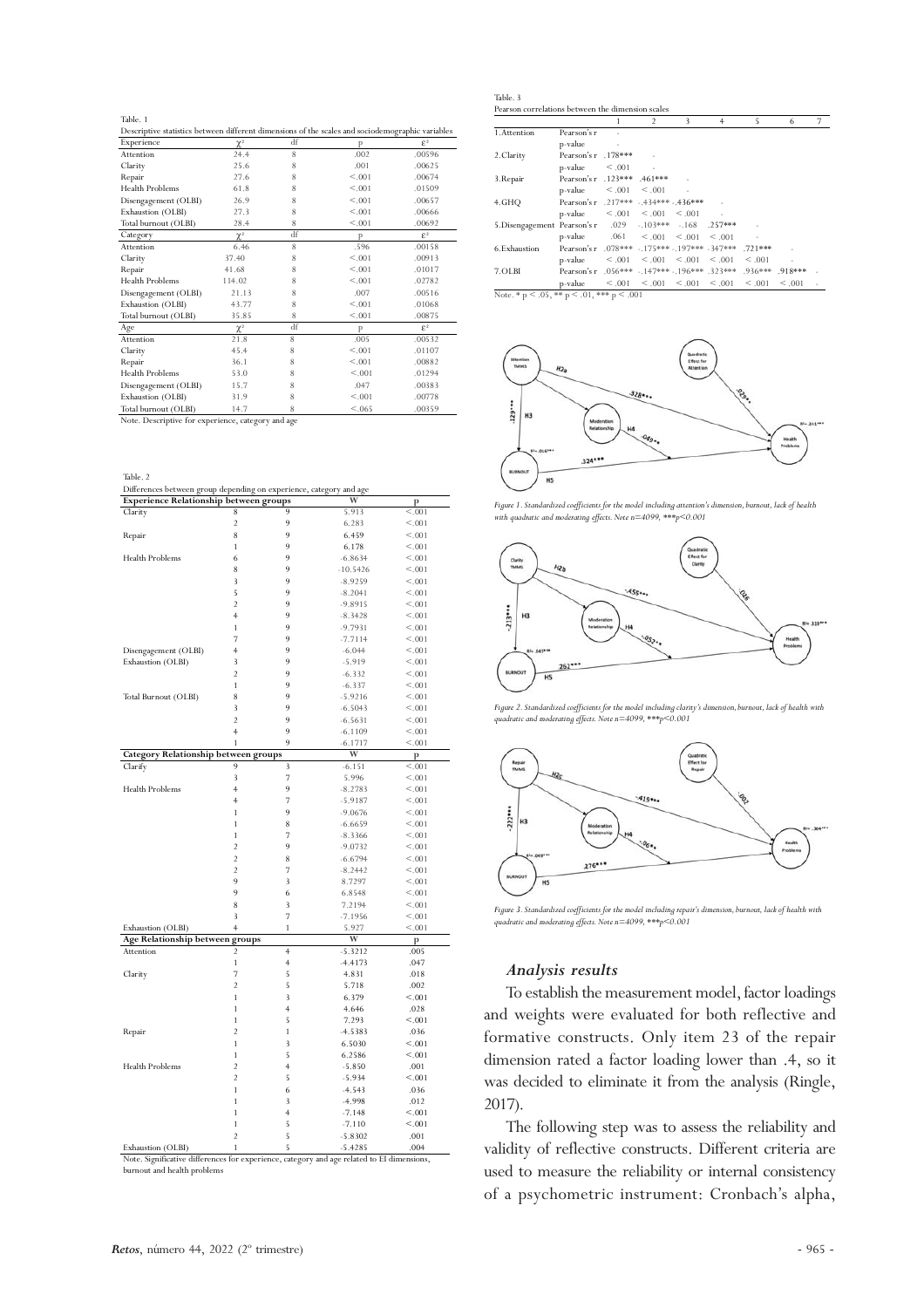composite reliability and the rho reliability coefficient. The values in the study were above .80 for all of the specified indices. Next the convergent validity could be explored, using Average Variance Extracted (AVE), which shows the degree to which a latent construct explains the variance of his indicators. All values (Table 4) were shown to be higher than .5, so it can be assumed that the model has an optimal level of convergent validity.

Subsequently, to ascertain discriminant validity, the heterotrait-monotrait (HTMT; Ringle et al., 2017) was employed. The HTMT is an estimate of factorial correlation. To distinguish between two factors, the HTMT must be significantly less than 1. Ringle et al. (2017) suggested that the values should be below .9 or, preferably, below .85. In Table 5, it can be seen that results showed all our constructs to have the requisite discriminant validity.

Once the measurement model is assessed, the structural model can be employed to explore linear regression effects of the endogenous construct upon one another (Ringle et al., 2017) by specifying the pattern of the relationship among the various constructs. To do

| Table. 4                                                                                   |            |           |                      |                  |              |                     |          |
|--------------------------------------------------------------------------------------------|------------|-----------|----------------------|------------------|--------------|---------------------|----------|
| Construct reliability and validity                                                         |            |           |                      |                  |              |                     |          |
|                                                                                            | Cronbach's | rho_A     |                      | Composite        |              | Average Variance    |          |
|                                                                                            | Alpha      |           |                      | Reliability      |              | Extracted (AVE)     |          |
| Attention                                                                                  | .879       | .919      |                      | .897             |              | .525                |          |
| Clarity                                                                                    | .875       | .885      |                      | .901             |              | .534                |          |
| Repair                                                                                     | .840       | .855      |                      | .881             |              | .517                |          |
| Note. Reflective variables analysis with rho_A:1 for constructs (burnout, lack of health), |            |           |                      |                  |              |                     |          |
| moderating and quadratic effects                                                           |            |           |                      |                  |              |                     |          |
| Table. 5                                                                                   |            |           |                      |                  |              |                     |          |
| Discriminant validity                                                                      |            |           |                      |                  |              |                     |          |
| Attention dimension model                                                                  |            | Attention | Moderating Effect EI |                  |              | Quadratic Effect EI |          |
| Moderating Effect EI                                                                       |            | .026      |                      |                  |              |                     |          |
| Quadratic Effect EI                                                                        |            | .084      |                      | . 175            |              |                     |          |
| Clarity dimension model                                                                    |            | Clarity   | Moderating Effect EI |                  |              | Quadratic Effect EI |          |
| Moderating Effect 1                                                                        |            | .053      |                      |                  |              |                     |          |
| Quadratic Effect 1                                                                         |            | .239      |                      | .273             |              |                     |          |
| Repair dimension model                                                                     |            | Repair    | Moderating Effect EI |                  |              | Quadratic Effect EI |          |
| Moderating Effect 1                                                                        |            | .084      |                      |                  |              |                     |          |
| Quadratic Effect 1                                                                         |            | .034      |                      | .288             |              |                     |          |
| Note. Heterotrait-monotrait (HTMT) for each model                                          |            |           |                      |                  |              |                     |          |
| Table 6.                                                                                   |            |           |                      |                  |              |                     |          |
| Path analysis: Direct and moderation relationships                                         |            |           |                      |                  |              |                     |          |
| Attention dimension model                                                                  |            |           | $\circ$              | M                | <b>STEDV</b> | O/STDEV P-Values    |          |
| Attention->Burnout                                                                         |            |           | .129                 | .133             | .017         | 7.431               | .000     |
| Attention->Health Problems                                                                 |            |           | .328                 | .329             | .015         | 21.872              | .000     |
| Burnout->Health Problems                                                                   |            |           | .324                 | .327             | .019         | 16.727              | .000     |
| Moderating Effect Attention->Health Problems                                               |            |           | .049                 | .05              | .017         | 2.933               | .003     |
| Quadratic Effect Attention->Health Problems                                                |            |           | .029                 | .029             | .013         | 2.337               | .019     |
| Clarity dimension model                                                                    |            |           | $\circ$              | M                | <b>STEDV</b> | O/STDEV             | P-Values |
| Burnout ->Health Problems                                                                  |            |           |                      | .262 .264        | .019         | 13.889              | .000     |
| Clarity ->Burnout                                                                          |            |           |                      | $-.213-.217$     | .016         | 13.144              | .000     |
| Clarity ->Health Problems                                                                  |            |           |                      | $-.455-.455$     | .015         | 31.191              | .000     |
| Moderating Effect Clarity->Health Problems                                                 |            |           |                      | $-.052-.052$     | .015         | 3.364               | .001     |
| Quadratic Effect Clarity->Health Problems                                                  |            |           |                      | $-0.026 - 0.026$ | .011         | 2.307               | .021     |
| Repair dimension model                                                                     |            |           | О                    | M                | <b>STEDV</b> | O/STDEV             | P-Values |
| Burnout->Health Problems                                                                   |            |           |                      | .276 .279        | .018         | 15.287              | .000     |
| Repair -> Burnout                                                                          |            |           |                      | $-.222-.226$     | .016         | 13.586              | .000     |
| Repair -> Health Problems                                                                  |            |           |                      | $-419 - 418$     | .015         | 27.921              | .000     |
| Moderating Effect Repair->Health Problems                                                  |            |           |                      | $-.06-.06$       | .017         | 3.641               | .000     |
| Quadratic Effect Repair->Health Problems                                                   |            |           |                      | $-.002-.002$     | .012         | .181                | .856     |
| Note. Original Sample (O); Sample Mean (M); Standard Deviation (SDETV); T Statistics       |            |           |                      |                  |              |                     |          |
| (O/STDEV)                                                                                  |            |           |                      |                  |              |                     |          |

Table 7. Mediation relationships

|                                                                                      | $\Omega$ | M                 |      | STEDV O/STDEV P-Values |      |
|--------------------------------------------------------------------------------------|----------|-------------------|------|------------------------|------|
| Clarity->Burnout->Health Problems                                                    |          | $-.056-.057$      | .006 | 9.242                  | .000 |
| Attention->Burnout->Health Problems                                                  |          | $.042 \quad .044$ | .006 | 6.629                  | .000 |
| Repair->Burnout ->Health Problems                                                    |          | $-.061-.063$      | .006 | 9.803                  | .000 |
| Note. Original Sample (O); Sample Mean (M); Standard Deviation (SDETV); T Statistics |          |                   |      |                        |      |
| (O/STDEV)                                                                            |          |                   |      |                        |      |

so, multicollinearity effects are first evaluated with Variance Inflation Factor (VIF). None of the values were superior than 10, so absence of collinearity can be assumed. Another important aspect that must be taken into account is goodness of fit. The models related with each dimension of EI showed an acceptable goodness of fit with these relationships, with standardized root mean squared residual (SRMR) of .052, .036 and .031 for attention, clarity, and repair respectively.

Next, the relationship of our variables was assessed, evaluating path coefficients (*â*) and their significance (pvalue). Table 6 show direct and moderating effects for each EI dimension's model, and Table 7 present mediation effects.

#### *Direct effects*

Table 6 shows a positive effect on burnout ( $\beta$ =.129, p <.001) and health problems ( $\beta$ =.328, p <.001) for the attention dimension model. Taking into account the clarity dimension model, it had a negative effect on burnout ( $\beta$ =-.213, p <.001) and health problems ( $\beta$ =-.455, p<.001). Finally, as for the repair dimension model, it had a negative effect on burnout  $(\beta = .222, p < .001)$ and health problems  $(\beta = .419, p < .001)$ .

As shown in Table 7, the three dimensions of EI act as moderators of health in the presence of burnout syndrome, maintaining a positive relationship with the attention dimension ( $β = .042$ ,  $p < .001$ ), and a negative relationship with clarity ( $β = .056$ ,  $p < .001$ ) and repair  $(\beta = .061, p < .001)$ .

In our study, from the perspective of the attention dimension model, the  $R^2$  of the burnout scale (.016) and health problems (.241) would indicate a strong coefficient. Furthermore, the  $R^2$  of the clarity dimension model for burnout (.045) and health problems (.319), and the  $R<sup>2</sup>$  of the repair dimension model for burnout (.049) and health problems (.304) also gave strong coefficients of determination.

# *Indirect mediation effects*

From the attention dimension model, burnout shows a positive effect with regard to health problems  $(\beta = .324, p < .001)$  and a positive moderating effect of attention to health problems  $(\beta = .049, p < .01)$  is also shown. On the other hand, from the clarity dimension model, burnout shows a positive effect in terms of health problems ( $β = .262$ ,  $p < .001$ ) but a negative moderating clarity effect when it comes to health problems ( $\beta$ = -.052,  $p<.01$ ). The same happens with the repair dimension model, where the burnout construct shows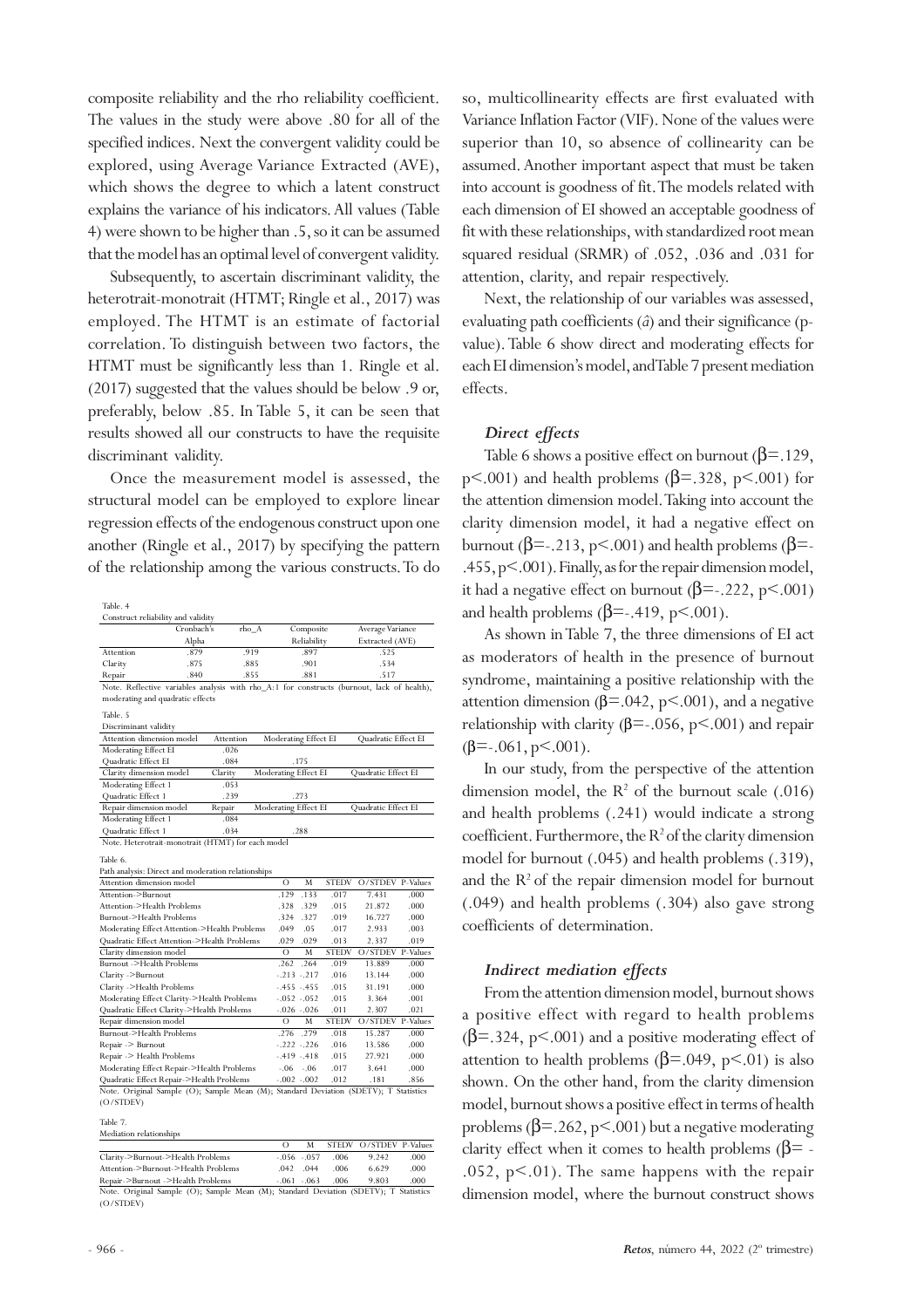a positive effect ( $\beta$ =.276, p <.001) in relation to health problems and a negative moderating repair effect with regard to health problems ( $\beta$ =-.06, p<.001).

Thus, scales such as attention, clarity and emotional repair of EI are those that display high strength relationships, specifically in relation to the subjective perception of health problems and in terms of the dimensions of burnout. In other words, as far as participation is concerned, the referees displayed high levels in three EI dimensions, especially in repair and clarity with reference to the health problems and burnout dimensions. Regarding the burnout dimensions, it indicated high levels in health problems.

The next stage was be to evaluate the coefficient of determination of our endogenous construct. The Coefficient of Determination  $(R^2)$  denotes the quantity of variation in the dependent variables that can be explained by one or more predictors, which range between 0 and +1, and indicate the predictive precision of the structural variable model. The cut-off values of .19, .33 and .67 indicate a weak, moderate and strong coefficient of determination respectively, this being a reflective model (Chin, 1998). Table 8 presents the results found. Considering all EI dimension in one model and the levels of burnout together,  $44.8\%$  (p $\leq$ .000) of health problems' variability can be explained.

In terms of the effect size, according to Cohen (1998):  $f$  ≥ .02,  $f$  ≥ .15, and  $f$  ≥ .35 represent small, medium and large sizes respectively (Selya et al., 2012). Table 9 displays the results for our variables. In the study, the

Table 8.

| Coefficients of determination $(R^2)$                                                |          |      |              |         |          |  |  |  |
|--------------------------------------------------------------------------------------|----------|------|--------------|---------|----------|--|--|--|
| Attention dimension model                                                            | $\Omega$ | M    | <b>STEDV</b> | O/STDEV | P-Values |  |  |  |
| Burnout                                                                              | .016     | .018 | .005         | 3.544   | .000     |  |  |  |
| Health Problems                                                                      | .241     | .247 | .013         | 18.302  | .000     |  |  |  |
| Clarity dimension model                                                              | $\Omega$ | M    | <b>STEDV</b> | O/STDEV | P-Values |  |  |  |
| Burnout                                                                              | .045     | .047 | .007         | 6.398   | .000     |  |  |  |
| Health Problems                                                                      | .319     | .323 | .014         | 23.175  | .000     |  |  |  |
| Repair dimension model                                                               | $\Omega$ | M    | <b>STEDV</b> | O/STDEV | P-Values |  |  |  |
| Burnout                                                                              | .049     | .051 | .007         | 6.629   | .000     |  |  |  |
| Health Problems                                                                      | .304     | .308 | .014         | 21.835  | .000     |  |  |  |
| Note. Original Sample (O); Sample Mean (M); Standard Deviation (SDETV); T Statistics |          |      |              |         |          |  |  |  |

 $(O/STDFV)$ 

Table 9.

| Size effects                                 |      |      |              |         |          |
|----------------------------------------------|------|------|--------------|---------|----------|
| Attention dimension model                    | О    | M    | <b>STEDV</b> | O/STDEV | P-Values |
| Attention ->Burnout                          | .017 | .019 | .005         | 3.577   | .000     |
| Attention->Health Problems                   | .14  | .141 | .014         | 10.101  | .000     |
| Burnout->Health Problems                     | .135 | .14  | .018         | 7.399   | .000     |
| Moderating Effect Attention->Health Problems | .003 | .004 | .002         | 1.413   | .158     |
| Quadratic Effect Attention->Health Problems  | .002 | .002 | .002         | 1.138   | .255     |
| Clarity dimension model                      | О    | M    | <b>STEDV</b> | O/STDEV | P-Values |
| Burnout ->Health Problems                    | .094 | .096 | .014         | 6.461   | .000     |
| Clarity ->Burnout                            | .047 | .05  | .008         | 6.113   | .000     |
| Clarity ->Health Problems                    | .276 | .277 | .021         | 13.107  | .000     |
| Moderating Effect 1->Health Problems         | .004 | .005 | .003         | 1.587   | .113     |
| Quadratic Effect 1->Health Problems          | .002 | .002 | .002         | 1.07    | .285     |
| Repair dimension model                       | О    | M    | <b>STEDV</b> | O/STDEV | P-Values |
| Burnout->Health Problems                     | .101 | .104 | .015         | 6.873   | .000     |
| Repair -> Burnout                            | .052 | .054 | .008         | 6.218   | .000     |
| Repair -> Health Problems                    | .216 | .218 | .018         | 11.965  | .000     |
| Moderating Effect 1->Health Problems         | .005 | .006 | .003         | 1.74    | .082     |
| Quadratic Effect 1->Health Problems          | .000 | .000 | .001         | .021    | .983     |
|                                              |      |      |              |         |          |

lote. Original Sample (O); Sample Mean (M); Standard Deviation (SDETV); T Statistics (O/STDEV)

effect size for the attention dimension model would be medium for burnout (.017; p<.000) and small for health problems in terms of attention (.014; p<.000) as well as burnout (.135; p<.000).

The effect size for the clarity dimension model would be small when it comes to burnout  $(.047; p<.000)$ , medium regarding health problems (.276; p<.000), and small for burnout in relation to health problems (.094; p<.000). Finally, the effect size for repair dimension model would be small for burnout (.052; p<.000), and medium with regard to health problems  $(.216; p<.000)$ . Regarding burnout in relation to health problems, the size would be small  $(.101; p<.000)$ .

Finally, to assess predictive power of the model, the blindfolding technique was applied.  $Q^2$  values greater than 0, .15, and .35 represent small, medium, and large predictive relevance of the PLS path model. Similar to the effect sizes  $f$ , it is possible to calculate and interpret the effect sizes  $Q^2$ . As observed in the  $Q^2$  of the analysis, the predictive power of the model is small (Ringle et al., 2019) and all the values were under .15.

#### **Discussion**

Being a referee involves managing and dealing with various technical, tactical, and physical issues, but also psychological ones (Soriano et al., 2018). The present research aimed to analyse the relationships and interactions between the different dimensions of EI (attention, clarity, repair), burnout (disconnection and exhaustion) and subjective perception of health in amateur and professional Spanish football referees.

Results such as those of the present study show the need to analyse the impact of EI and burnout on referees, as well as to explore their relationship with the subjective perception of health and the associated consequences in the field where they work. Among the variables that predict health, the dimension of attention, clarity, and repair features directly and specifically, with burnout having a mediating role between EI and perceived health, according to the results obtained.

Regarding burnout, some authors (Mendes, Travassos & Patricia, 2020; Aguirre et al., 2016) comment that it constitutes a dimension related to mental health and pressure at work. In our study, the perception of health is explained directly by the burnout dimension (H5), which would be influenced in terms of moderating their effect by all the TMMS scales (H4). In higher values in both scales of burnout will have a positive relation with a higher frequency of health problems (H5). Some studies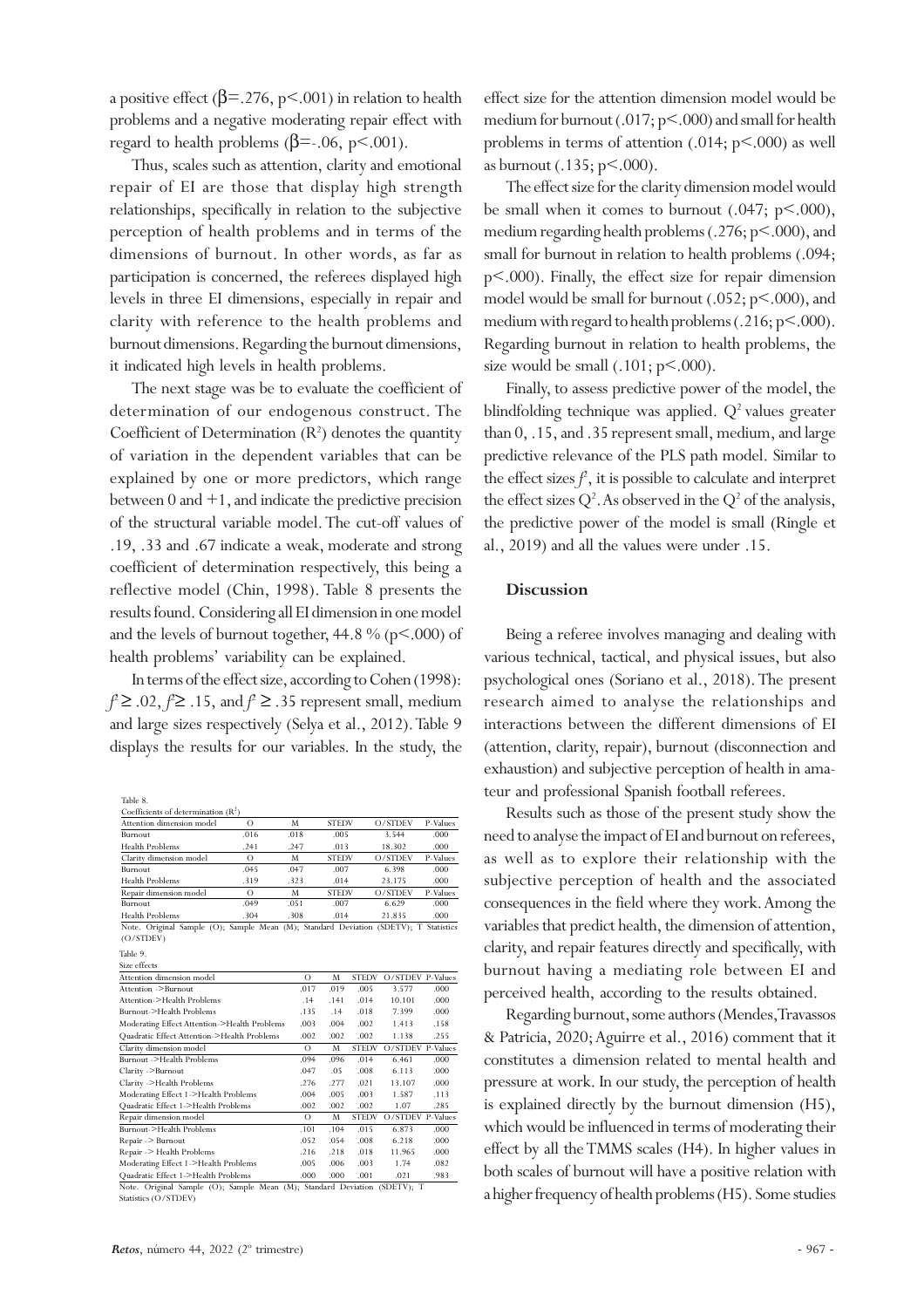corroborate (Figueroa & Patiño, 2021) that burnout syndrome has an incidence in the injuries of athletes, while other authors (Prendas, Castro & Vargas, 2007) show that Costa Rican and Brazilian football referees (Santos et al., 2021) with a high risk of suffering burnout have a strong correlation with depressive symptoms, hostility, and fatigue.

In our study, the EI dimensions act as a moderator between burnout and the frequency of experiencing health problems (H4). This relationship is positive for attention and negative for clarity and repair, which indicates that the higher the scores with regard to attention, then the higher positive effect of burnout over health problems will be. In other words, referees who have higher scores of attention will show a stronger relationship between burnout and health problems. Just the opposite is found to be the case with clarity and repair dimensions in relation to EI dimensions. In this study, clarity and repair shows a negative moderating influence between burnout and health problems.

In light of all this, it appears that clarity and repair dimensions of EI are directly related to better selfperceived health status of referees (H2b & H2c), and that also attention EI (H2a) shows a positive influence in terms of experiencing an increasing number of health problems and greater burnout, as well as being a positive moderator of the aforementioned burnout construct and health problems (H4). Examples that support our results can be found in a study (Castro, et al., 2020) that relates EI and anxiety (Fernández-Berrocal et al., 2016), and in other (González, Ros, Jiménez & Garcés, 2014) where the relationship between EI and burnout in athletes is reflected; and one (Sánchez & Breso, 2020) which shows that high EI predicts better sports performance and presents burnout as a mediating agent.

In other professional fields, similar indications to those found in the present research also appear, such as a study (Berrios, Pulido, Augusto & López, 2020) on nursing and teaching groups, which confirms the hypothesis that EI acts as a resource that lessens the negative effects of stress (H2b; H2c) and burnout (H3), and facilitates better psychological well-being (H4). In addition, other studies (Servian, Vera, Brítez & Rodríguez, 2019) show the association between mental health and burnout in health professionals who are exposed to great stress (H5). The EI construct has also been explored as a mediator between burnout and job performance (Sánchez & Breso, 2020).

Thus, the role of EI and its relationship between burnout and subjective perception of health is reflected in this research. Referees with higher EI also seem to be less affected by the negative consequences associated with burnout (H3). Findings are in keeping with these results, and also consolidate the role of EI as a protective factor against negative effects (Membrive et al., 2020). A study (Laborde et al., 2015) have also shown a positive relationship between high EI scores and enhanced sports performance, and other study (Nurcahya, Mulyana & Sagitarius, 2019) as well as lower levels of stress and the presence of a greater number of pleasant emotions. Research indicates that athletes with low levels of anxiety are ones with higher levels of EI (Castro, et al., 2020). In this sense, and according to the literature, the hypothesis (H3) is recognized, showing the importance of high scores and a negative relationship between clarity and repair with regard to health problems (H2b; H2c) and burnout (H3). In addition, those previously mentioned dimensions then act to counter the negative effect caused by high positive scores in attention (H3) to burnout and in health problems (H2a).

Concerning the dimensions of EI, some publications have found moderate scores in attention (Fernández-Berrocal et al., 2012) and high scores in clarity and repair to be markers of better psychological adaptation to burnout. In our study, football referees show a positive relationship between attention (H2a) and health problems. That said, a significant negative relationship for clarity (H2b) and repair (H2c) permits us to indicate a better perception of health. Several studies also relate high scores in clarity and repair dimensions with the perception of having healthier life and lower risk behaviours (Sánchez et al., 2018). In the present study, in addition to confirming hypotheses (H2a;H2b;H2c and H4), the relationship that connects clarity and reparation with health is negative one, supporting to the findings in part of the literature.

EI is a protective and moderating factor, which makes us less vulnerable to burnout and health problems. The results of the study tie in with several investigations (Fernandez-Berrocal et al., 2006) where clarity and repair negatively correlate with anxiety and depression, while attention does so in a positive sense.

Furthermore, the results obtained in these two scales are significantly strong scores, which suggest that (as shown in the analysis model) higher scores in these dimensions would act as a protective factor to avoid burnout (H3), and as a result, they would help in the perception of better health status, confirming the hypothesis (H2a, H2b & H2c), and decreasing the negative effects.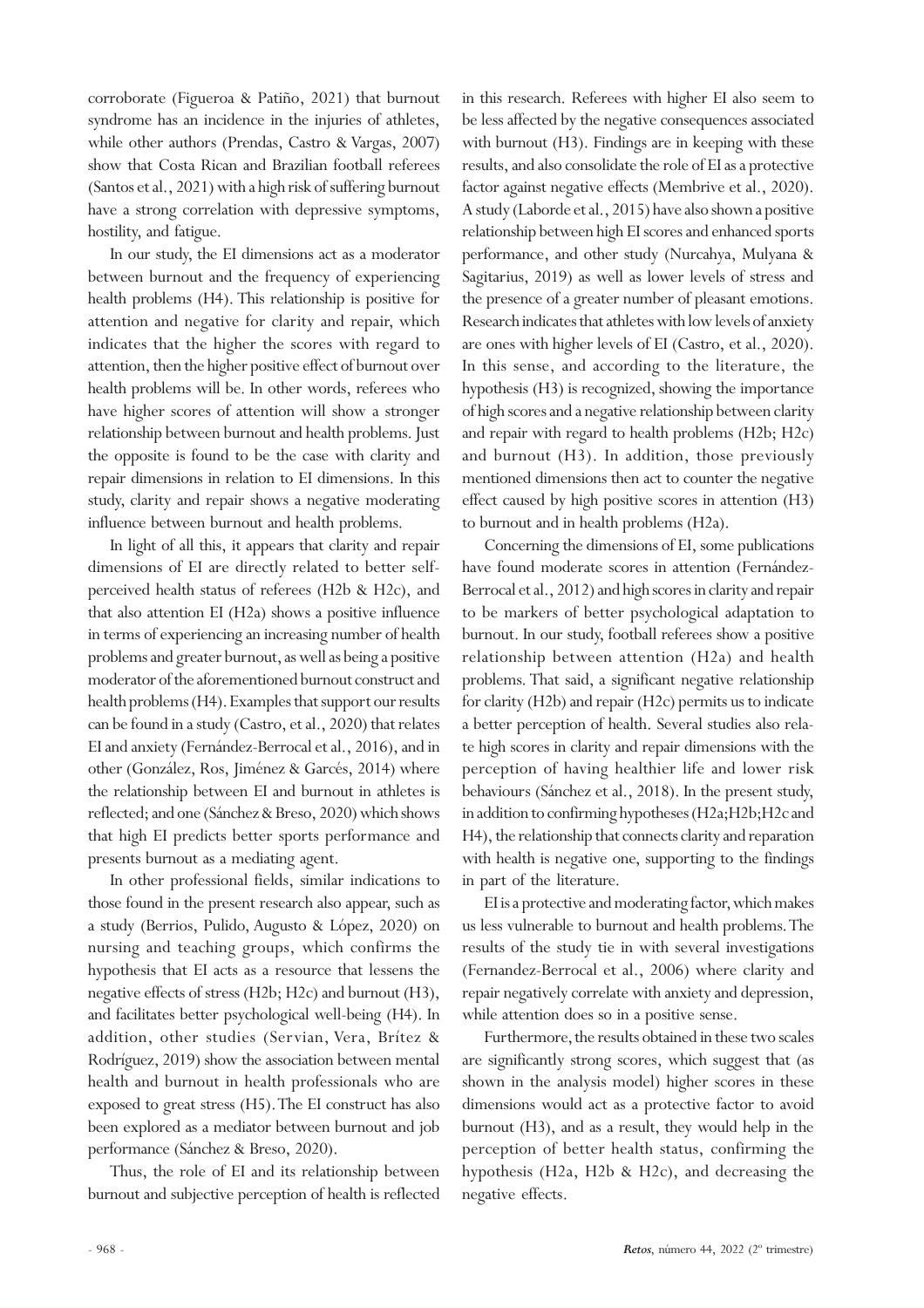It is worth highlighting the mediating relationship established by burnout between all dimensions of EI and health problems (H4). From the results, it can be extracted that the EI dimensions act as a powerful burnout reducer, thereby facilitating an improvement in the referees' perception of health, and thus confirming the established hypothesis (H4).

It is also extracted that very high scores in attention would be related to a worse subjective perception of health and burnout (H2a; H3). It should be noted that the other two dimensions of EI, clarity and repair, may act as a protective factor both on burnout (H3) and on health problems (H4).

Regarding the objective of our study, and taking into account the demographic variables of the research, some authors (Da Gama et al., 2018) show that there is a negative correlation between the Years as Referee (experience) variable and burnout scores in professionals, which shows that the more years they had refereed, the lower degrees of stress they exhibited. In addition to this, studies (Karademir, 2012; Al-Haliq, Altahayneh & Oudat, 2014) on Turkish and Jordanian referees, respectively, showed reductions in levels of exhaustion and stress after more years of experience. In our study, by way of contrast, burnout values revealed different patterns as refereeing experience is gained, in the sense that no linear progression is evident, and the decrease is very small (appearing in age groups 5 to 8, with the lowest values corresponding to 38-43 years old (group 5), and these values then continuing up to 61 years (group 8). Inactive or retired referees (group 9 corresponding to those of more than 61 years) revealed a sharper decline in burnout values, probably due to the fact that they were no longer directly involved with the sport on the field of play.

Conversely, the study does show a marked decrease in burnout values in referees in higher categories (from group 7 to 9, in other words, from 2nd division B to 1st division, with a downward trend being observed in the 1st division (group 9), which has lower burnout). With regard to the variable age, the eldest show a more pronounced decrease in burnout values (in group 5, from 38 to 43 years, the decrease is much more notable when compared to the previous groups). In the following groups, (6 to 7, that is from 44 to 55 years old) there is a slight increase, which then falls once more from 56 years onwards (groups 8-9). This subtle rise from the age of 44 to 55 may be caused by the uncertainty surrounding the end of the refereeing career at the age of 45, coupled with seeking reintegration into the world

of work. Alternatively, results with referees from the Turkish league (Sirin & Dosylmaz, 2017) show that burnout levels in referees who have worked for between 7-9 seasons are higher than in those with fewer years of experience. Other authors (Oliveira, Penna & Pires, 2017) highlight the need for caution when affirming that referees with more experience can handle adverse circumstances better.

 With regard to the category variable, the study reflects that in semi-professional categories (3rd division) and, particularly, in professional ones (1st and 2nd division), referees have a lower perception of health problems. These findings are in line with those of a study (Acebes et al., 2020) with professional soccer referees and their relationship with stress and mental health (Arias, et al., 2021).

Furthermore, the present study shows that referees in the previously mentioned categories suffer less burnout, especially at a professional level. Conversely, some authors (Pedrosa & García, 2015) found that the most experienced and elite referees have a higher tendency to burnout. Having said that, in the category variable of the study, the clarity, and repair dimension values increase progressively and markedly from semiprofessional categories onwards, albeit with the attentional dimension remaining moderate, which thus allows an increased capacity for emotional management. Interestingly, a study with basketball referees (Niebla, 2021) similarly indicates that referees with higher status have a better capacity for emotional management.

 Finally, as far as the age variable is concerned, referees aged from 38 to 43 years (group 5) are revealed to be those with the best perception of health and the least burnout, dovetailing with their final phase as active referees. In addition, older participants recorded better results in the emotional dimensions, with referees aged between 38 and 43 (group 5) giving the best results, findings that tie in with another study with basketball referees (Niebla, 2021) where it is shown that referees over the age of 40 have a greater capacity for emotional management. The results would be supported by several authors (Sainz, 2010; Bekendam, 2013; Martín, 2013) who showed that older subjects are more adept at identifying and assessing emotions than younger ones.

In our study, burnout is determined by the positive influence of high scores in attention and the negative influence of significant scores in clarity on the cited construct. In other words, higher scores in clarity dimension and moderate-low scores in attention will be represented in lower burnout scores. This relationship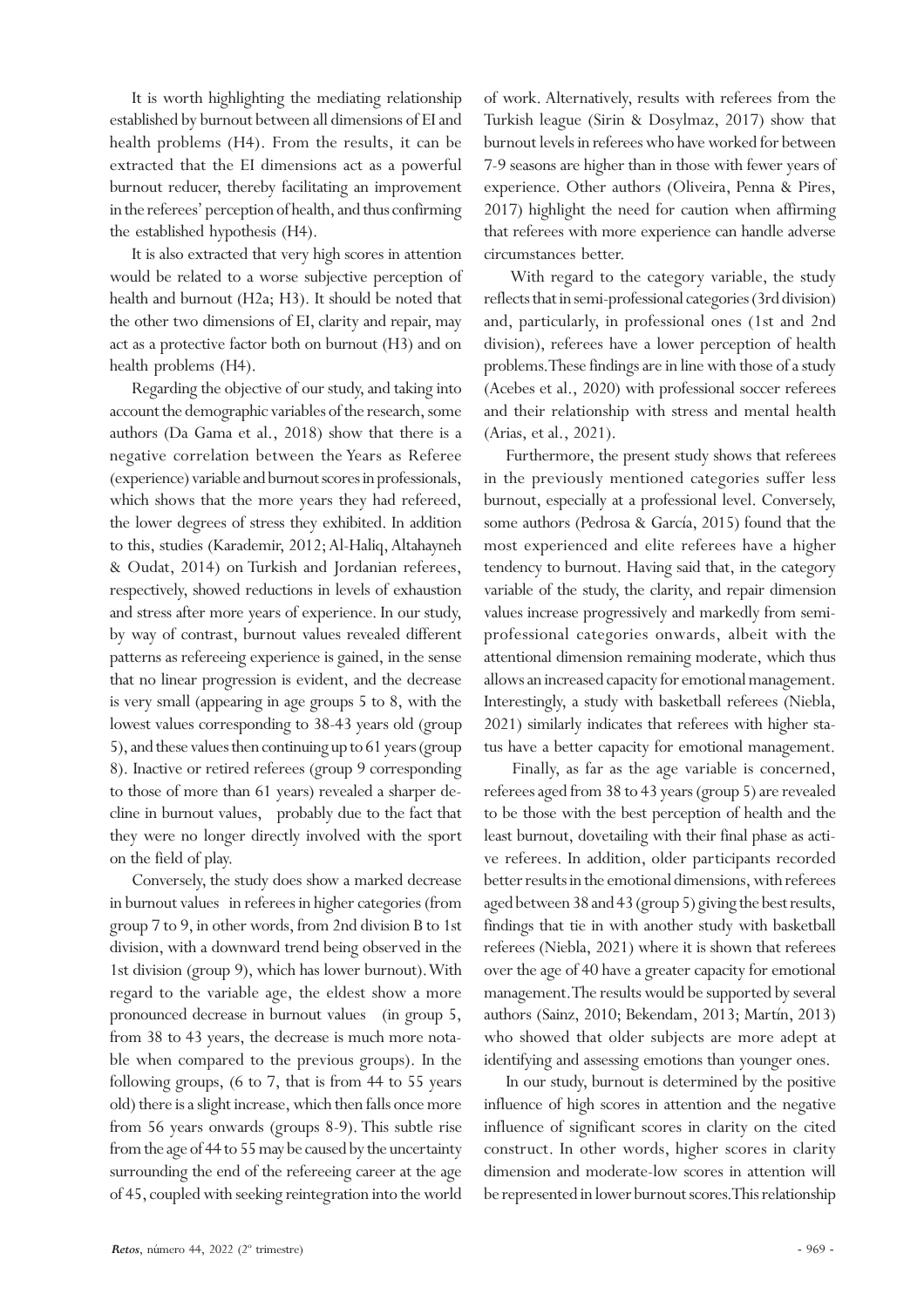does not appear in a linear way, but rather a curve is observed in the quadratic study, suggesting that with more attention, the perception of problems tends to rise sharply before later becoming stable. That shows that the quadratic effect is significant for attention and clarity.

In addition to this, there is a study (Jafarloo et al., 2020) which shows how EI reduce burnout in Iranian female referees. The referees display strong values on the clarity and repair scales, which implies that, even as standardized values, higher scores for these scales in this group would act as a protective agent and reduce burnout, and, as a consequence, result in better selfperception of health.

In relation to the second variable of the study (category), a publication involving professional and amateur referees could not conclude that the former group suffered from a higher degree of burnout compared to latter (Da Gama et al., 2018). In our study, taking this variable into account, the professional referees show high values of clarity and repair and, consequently, lower levels of burnout in their two scales, with enables us to expound that, despite displaying in one form or another the effects of the dimensions of EI and burnout according to the different categories, years of experience and age, the professionals (1st and 2nd division) show high scores in EI, enabling them to mitigate the negative effects. It should be noted that some of these results contradict those shown by other authors (Pedrosa & García, 2015) in professional Spanish referees. Other authors affirm (Keefer, Holden & Parker, 2013), that as lived experiences accumulate, EI is progressively enhanced (Sánchez et al., 2021). At the same time, in a study of athletes participating in contact and non-contact sports (Gallardo et al., 2019), it was observed that the subjects who exercise greater emotional control are then able to identify those emotions properly and so use them efficiently, findings that are in tune with the observations of other authors (Salguero et al., 2011). This could be explained by the importance that EI acquires in refereeing as a profession, along with the need to gain many years of experience doing the same activity to enhance performance. This is a factor that, coupled with the acquired practice, would moderate mitigating negative factors.

Finally, another variable of the analysis, age, has also proven to be significant. A recent investigation (Orviz, Botey & Arce, 2021) found that amateur referees between 23 and 24 years of age show the highest burnout values. In the present study, highly variable differences are observed between age groups and where the youngest subjects do not show the highest levels of burnout.

In short, educating and training referees in various mental skills, especially emotional ones, constitutes an essential initiative that would enable them to face the adversity to which they are exposed and prevent burnout, thus increasing satisfaction and perception of health. Some authors (Mattingly & Kraiger, 2019), claim that training in EI has a positive effect and improves results in the workplace.

# **Strengths and limitations**

This research has many strengths, focussing as it does on evaluating the effects of EI in groups like referees, given that it is such a large and poorly studied sample. In addition, the study and exploration of psychological variables in athletes provides the opportunity to improve the referee's performance, providing resources to complete their physical, technical and tactical preparation. As much as it is true that the burnout construct has been extensively studied in the clinical and health field, it must also be taken into account in other groups and activities that mediate extreme and high-pressure circumstances, as is the case with athletes. This study shows, in an exhaustive manner, the importance of EI and its relationship with well-being. At the same time, it manifests the need to educate athletes, coaches, students, and educators of the importance of emotional education and the promotion of emotional competencies in order to improve performance.

One limiting factor of this research is that it is a cross-sectional study and the measurements were only taken at a certain point of the sample, an approach which might have given rise to biases in the sample itself. Another limiting factor is the low representation of women in the group, and, while it may be true that their numbers are increasing in the profession, women are still underrepresented in this field when compared to their male counterparts.

# **Conclusion**

It is relevant to indicate the importance of psychological aspects in sport, particularly for sportsmen and women. Emotional intelligence is a construct that should be taken into account in sports programming and planning, regardless of the discipline, in order to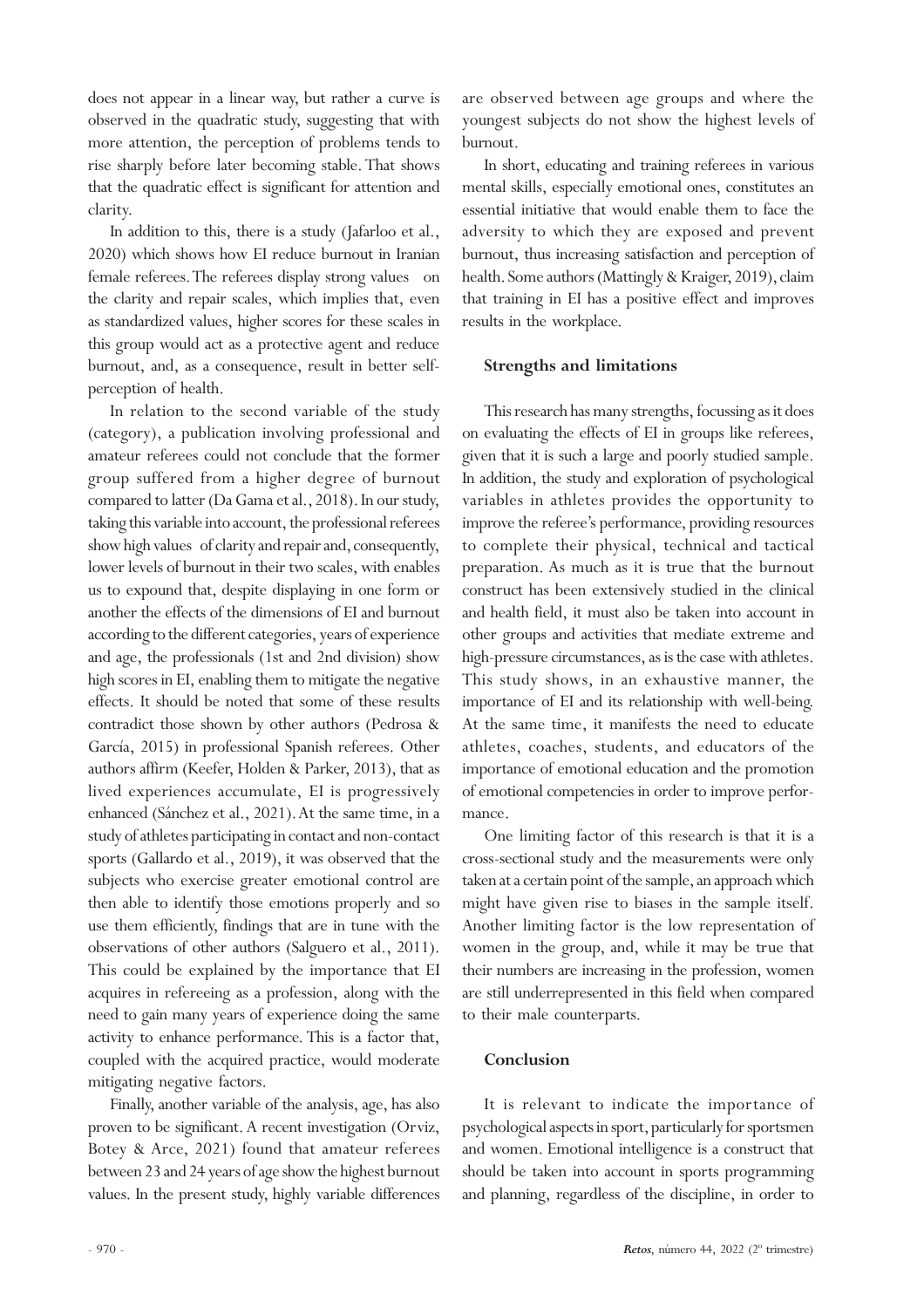obtain better sports performance, but above all, to act as a preventive factor for burnout and health. These are elements that, if not considered, will affect the sporting performance of referees. Improving EI, and specifically working on the attention, clarity and emotional repair dimensions, will lead to fewer anxious and depressive symptoms, greater life satisfaction and a reduction of negative thoughts. In addition, EI will directly impact on a better subjective state of health, which will enable us to face the task at hand, and, at the same time, protect us from disconnection or exhaustion in our work.

In the near future, it would be of great interest to carry out training activities based on EI and longitudinally analyse their impact on athletes, bearing in mind the demographic variables of the study. Moreover, this type of training in emotional skills or competencies could be promoted by other figures involved in physical activity such as teachers, coaches and technicians, as well as by institutions such as schools, clubs, and similar sporting entities in order to later analyse their impact, both on athletes themselves and on classrooms.

# **References**

- Acebes, J., Granado, M. & Marchena, C. (2020). Relación entre inteligencia emocional y ansiedad en un club de fútbol sala de Madrid (Relationship between emotional intelligence and anxiety in a futsal club from Madrid). *Retos: Nuevas tendencias en Educación Física, Deporte y Recreación*, *39*, 643-648. doi: doi.org/ 10.47197/retos.v0i39.81975
- Arias, Y. A., Tubay, M. F., Chang, W. L., & Briones, W. R. (2021). Estrés laboral y salud mental de los árbitros de fútbol profesionales, provincia de Los Ríos. *Journal of Science and Research*, *6*(1), 59 - 76.
- Aguirre, H., Tristan, J., López, J., Tomás, I. & Zamarripa. (2016). Estilos interpersonales del entrenador, frustración de las necesidades psicológicas básicas y el burnout: un análisis longitudinal en futbolistas. *Retos: Nuevas tendencias en Educación Física, Deporte y Recreación*, 30(2), 132-137. doi: doi.org/10.47197/ retos.v0i30.50097
- Al-Haliq, M., Altahayneh, Z. L. & Oudat, M. E. (2014). Levels of burnout among sports referees in Jordan. *Journal of Physical Education and Sport*, *14*(1), 47. doi: doi.org/10.7752/jpes.2014.01008
- Anshel, M., Sutarso, T., Ekmekci, R. & Saraswati, I. (2014). A model linking sources of stress to approach and avoidance coping styles of Turkish basketball referees. *Journal of Sports Sciences*, *32*(2), 116-128.

doi: doi.org/10.1080/02640414.2013.816762

- April, K., Lifson, D. & Noakes, T. (2012). Emotional intelligence of elite sports leaders & elite business leaders. International *Journal of Business and Commerce, 1*(5), 82-115.
- Arbinaga, F., Fernández, E., Herrera, P. & Vela, D. (2019). Síndrome de burnout y resiliencia en árbitros de fútbol y baloncesto. *Revista de Psicología del Deporte/ Journal of Sport Psychology*, 28(2), 23-32.
- Bar-On, R. (1997). *BarOn emotional quotient inventory*. Multi-health systems.
- Bekendam, N. (2013). Diferencias en inteligencia, inteligencia emocional y personalidad entre nadadores y sujetos sedentarios. Tesis doctoral: Universidad Europea de Madrid.
- Bernardo, A., Macedo, E. & Alvarez D. (2017). Síndrome de Burnout em Árbitros de Futebol. *Revista de Psicología del Deporte, 27*(1), 31-36
- Bennett, J. & Maynard, I. (2017). Performance blocks in sport: Recommendations for treatment and implications for sport psychology practitioners. *Journal of Sport Psychology in Action*, *8*(1), 60-68. doi: doi.org/10.1080/21520704.2016.1227414
- Berrios, M. P., Pulido, M., Augusto, J. & López, E. (2020). Inteligencia emocional en distintos colectivos: Aportaciones del Grupo Team+. *Know and Share Psychology*, *1*(4). doi:doi.org/10.25115/ kasp.v1i0.4127
- Campos, J., Carlotto, M. & Maroco, J. (2012). Oldenburg Burnout Inventory – student version: cultural adaptation and validation into Portuguese. *Psicologia. Reflexao e Crítica*. 25(4), 709-718. doi: doi.org/10.1590/S0102-79722012000400010
- Cantón, E. & Checa, I. (2012). Los estados emocionales y su relación con las atribuciones y las expectativas de autoeficacia en el deporte. *Revista de psicología del deporte*, *21*(1), 0171-176.
- Carrasco, A. E. R., Campbell, R. Z., López, A. L., Poblete, I. L. & García, A. (2013). Autonomy, coping strategies and psychological well-being in young professional tennis players. *The Spanish journal of psychology*, *16*. doi: doi.org/10.1017/sjp.2013.70
- Castillo, D., Yanci, J., Cámara, J. & Weston, M. (2016). The influence of soccer match play on physiological and physical performance measures in soccer referees and assistant referees. *Journal Sports Sciences, 34*(6), 557-563. doi: 10.1080/02640414.2015.1101646
- Castro, M., Zurita, F., Ramírez, I. & Ubago, J. (2020). Relación entre la inteligencia emocional y los niveles de ansiedad en deportistas. *Journal of Sport and*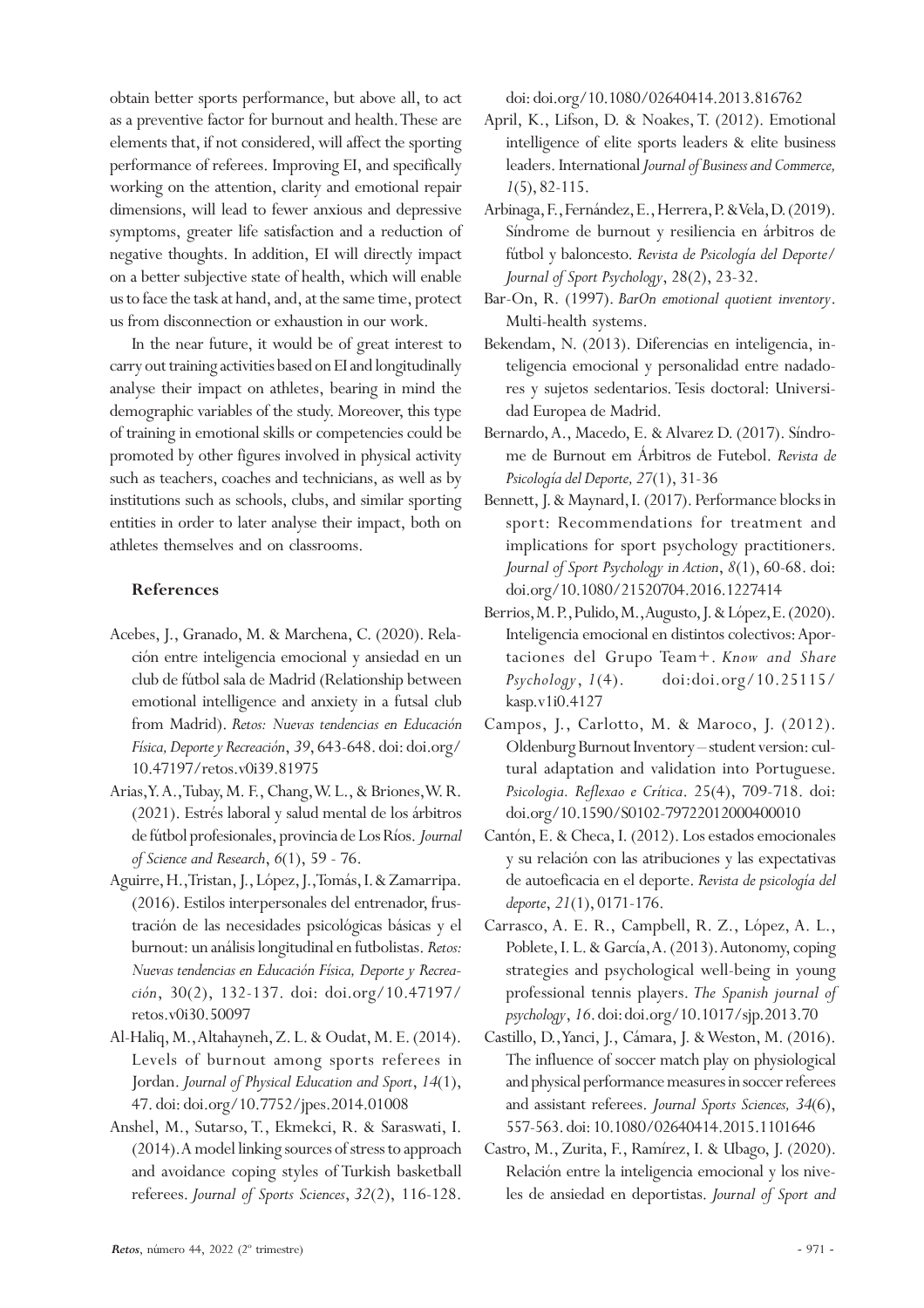*Health Research.* 12(1), 42-53. doi: doi.org/10.47197/ retos.v0i39.81975

- Cohen, J. (1988). *Statistical Power Analysis for the Behavioral Sciences*. Mahwah, NJ: Lawrence Erlbaum.
- Contessoto, L., Costa, L., Anversa, A. L. & Refundini, L. (2020). Análisis del nivel de ansiedad precompetitiva en atletas jóvenes y adultos practicantes de Muaythai (Analysis of the level of precompetitive anxiety in young and adult athletes practitioners of Muaythai). *Retos: Nuevas tendencias en Educación Física, Deporte y Recreación*, *40*, 209-215. doi: doi.org/10.47197/retos.v1i40.79849
- Da Gama, D., Nunes, R., Guimaraes, G., Silva, L., De Castro, J. & Vale, R. (2018). Analysis of the burnout levels of soccer referees working at amateur and professional leagues of Rio de Janeiro, Brazil. *Journal of Physical Education and Sport*, *18*, 1168–1174. doi: doi.org/10.7752/jpes.2018.s2174
- Demerouti, E., Bakker, A., Vardakou, I. & Kantas, A. (2003). The convergent validity of two burnout instruments: A multitrait-multimethod analysis. *European Journal of Psychological Assessment.* 19, 12-23. doi:10.1027/1015-5759.19.1.12
- Englert, C., Zwemmer, K., Bertrams, A. & Oudejans, R. (2015). Ego depletion and attention regulation under pressure: Is a temporary loss of self-control strength indeed related to impaired attention regulation? *Journal of Sport and Exercise Psychology*, *37*(2), 127-137. doi: doi.org/10.1123/ jsep.2014-0219
- Enns, A., Eldridge, G., Montgomery, C. & Gonzalez, V. (2018). Perceived stress, coping strategies, and emotional intelligence: A cross-sectional study of university students in helping disciplines. *Nurse education today*, *68*, 226-231. doi: doi.org/10.1016/ j.nedt.2018.06.012
- Fernandez-Berrocal, P., Berrios, P., Extremera, N. & Augusto, J. (2012). Inteligencia emocional: 22 anos de avances empiricos. *Behavioral Psychology, 20*(1), 5- 13.
- Fernández-Berrocal, P., Extremera, N. & Ramos, N. (2004). Validity and reliability of the Spanish modified version of the Trait Meta-Mood Scale. *Psychological reports*, *94*(3), 751-755. doi:doi.org/10.2466/pr0.94.3.751-755
- Fernández-Berrocal, C., Fava, G. & Sonino, N. (2016). Contribuciones de la Medicina Psicosomática a la Medicina Clínica y Preventiva. *Anales de Psicología*, *32*(3), 828-836. doi: dx.doi.org/10.6018/ analesps.32.3.219801
- Ferreira, R. & Brandão, M. (2012). Brazilian professional soccer referee: perception of the meaning of refereeing. *Revista da Educação Física/UEM*, *23*(2), 229-238. doi: doi.org/10.4025/ reveducfis.v23i2.15235
- Figueroa, M. & Patiño, V. (2021). Asociación entre síndrome de Burnout y la frecuencia de lesiones deportivas en futbolistas de divisiones inferiores de clubes profesionales del Perú. Tesis doctoral.
- Gallardo, M., Domínguez, M. & González, C. (2019). Inteligencia emocional y conducta agresiva en el deporte ¿Puede inferir la modalidad deportiva y las horas de entrenamiento? *Retos: nuevas tendencias en educación física, deporte y recreación*, 35, 176-180. doi: doi.org/10.47197/retos.v0i35.66213
- García, N., González, J. & Garcés de los Fayos, E. (2016). Estado actual del estudio del síndrome de burnout en el deporte. *Cuadernos de Psicología del Deporte, 16*(2), 21-28.
- García, B., González, C. & Salinero, J. (2011). Características psicológicas de los árbitros de waterpolo en España.
- Geng, Y. (2018). Gratitude mediates the effect of emotional intelligence on subjective well-being. A structural equation modeling analysis. *Journal of health psychology, 23(*10), 1378-1386. doi: doi.org/10.1177/ 1359105316677295
- Goldberg, D.P. (1978). *Manual of the General Health Questionnaire*. NFER Publishing: Windsor, UK.
- González, J., Ros, A., Jiménez, M. & Garcés de los Fayos, E. (2014). Análisis de los niveles de burnout en deportistas en función del nivel de inteligencia emocional percibida: el papel moderador de la personalidad. *Cuadernos de Psicología del Deporte*, *14*(3), 39-48.
- Gorczynski, P., Coyle, M. & Gibson, K. (2017). Depressive symptoms in high-performance athletes and non-athletes: A comparative meta-analysis. *British Journal of Sports Medicine, 51*(18), 1348–1354. doi: doi.org/10.1136/bjsports-2016-096455
- Guillén, F. & Feltz, D. (2011). A conceptual model of referee efficacy. *Frontiers in psychology*, *2*, 25. doi:10.3389/fpsyg.2011.00025
- Gustafsson, H., Hancock, D. & Coté, J. (2014). Describing citation structures in sport burnout literature: A citation network analysis. *Psychology of Sport and Exercise*, *15*(6), 620-626. doi:10.1016/ j.psychsport.2014.07.001
- Hamer, M., Stamatakis, E. & Steptoe, A. (2009). Doseresponse relationship between physical activity and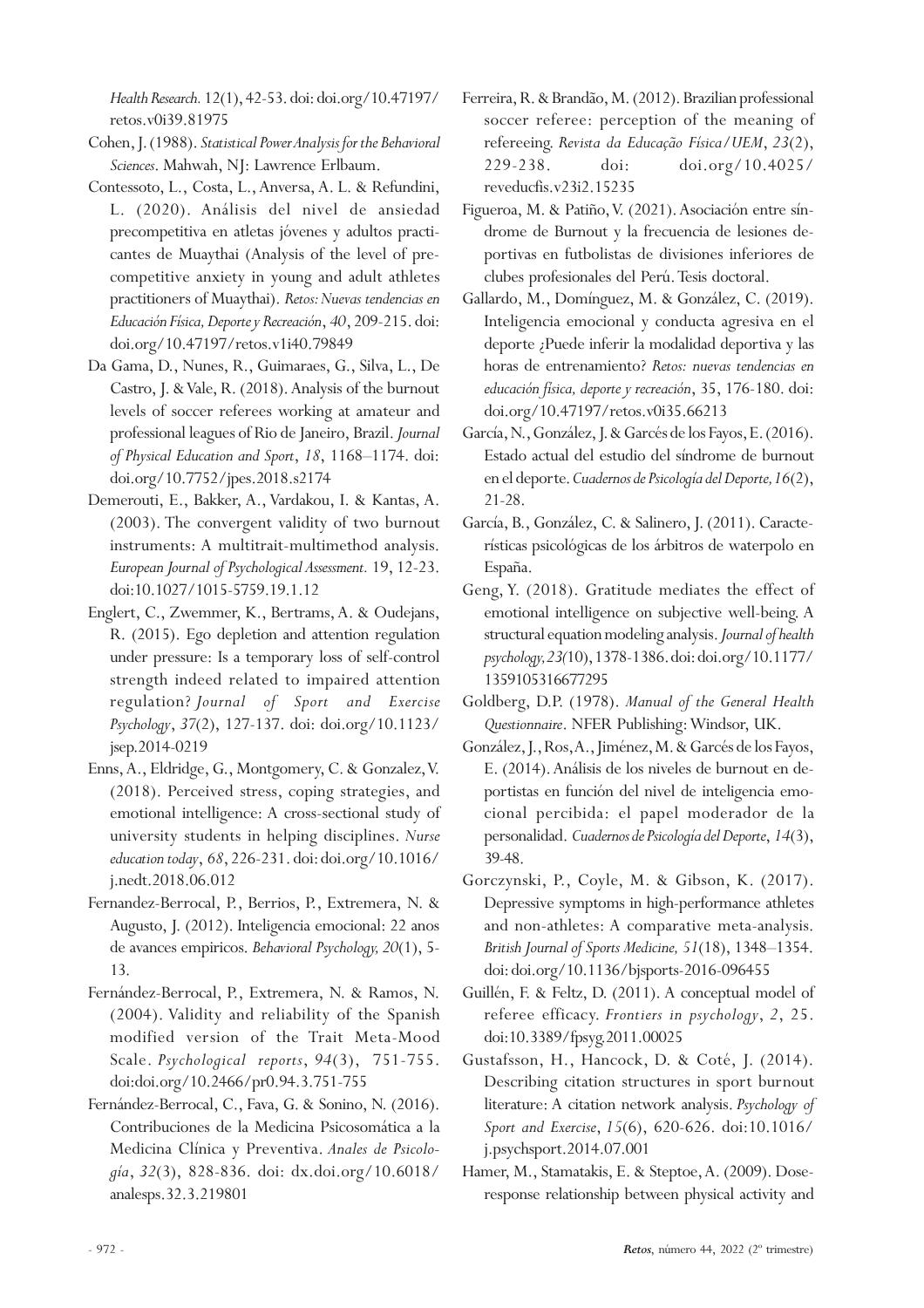mental health: the Scottish Health Survey. *British journal of sports medicine*, *43*(14), 1111-1114. doi: 10.1136/bjsm.2008.046243

- Jafarloo, H.R.S., Keshavarz, J. & Bashiri, M. (2020). The correlation of emotional intelligence with burnout caused by refereeing in female referees of Iranian football. *Journal of Health Promotion Management*, *9*(4), 0-0.
- Karademir, T. (2012). The factors that influence the burnout condition of city football referees. *Journal of Physical Education and Sport Management*, *3*(2), 27-34. doi: doi.org/10.5897/JPESM11.071
- Keefer, K. V., Holden, R. R. & Parker, J. D. A. (2013). Longitudinal assessment of trait emotional intelligence: Measurement invariance and construct continuity from late childhood to adolescence. *Psychological Assessment, 25*(4), 1255– 1272. doi: doi.org/10.1037/a0033903
- Keyes, C., Shmotkin, D. & Ryff, C. (2002). Optimizing well-being: the empirical encounter of two traditions. *Journal of personality and social psychology*, *82*(6), 1007. doi: doi.org/10.1037/0022- 3514.82.6.1007
- Laborde, S. & Dosseville, F. (2015). Emotional Intelligence in sport and exercise: A systematic review. *Scandinavian Journal of Medicine and Science in Sports*. doi:10.1111/sms.12510
- Laborde, S., Guillén, F., Dosseville, F. & Allen, M. (2015). Chronotype, sport participation, and positive personality-trait-like individual differences. *Chronobiology international*, *32*(7), 942- 951. doi: dx.doi.org/10.1016/j.paid.2016.06.009
- Latinjak, A., López, V. & Font, R. (2014). Las emociones en el deporte: Conceptos empleados en un modelo tridimensional. *Revista de psicología del deporte*, *23*(2), 0267-274.
- Martín, M. (2013). Análisis de un modelo estructural de inteligencia emocional y motivación autodeterminada en el deporte. Tesis doctoral: Universidad de Valencia.
- Maslach, C. & Jackson, S. (1981). The measurement of experienced burnout. *Journal of organizational behavior*, *2*(2), 99-113.
- Mattingly, V. & Kraiger, K. (2019). Can emotional intelligence be trained? A meta-analytical investigation. *Human Resource Management Review, 29*(2), 140– 155. doi:10.1016/j.hrmr.2018.03.002
- Membrive, M., Pradas, L., Suleiman, N., Vargas, K., Cañadas, G., Gómez, J. & De la Fuente, E. (2020). Burnout in Nursing Managers: A Systematic Review

and Meta-Analysis of Related Factors, Levels and Prevalence. *International Journal of Environmental Research and Public Health*, *17*(11), 3983. doi:10.3390/ ijerph17113983

- Mendes, S., Travassos, B. & Patricia, E. (2020). Career development and perception of factors to the excellence of the football referee in Portugal. *Retos: Nuevas Perspectivas de Educación Física, Deporte y Recreación*, 2041(37), 694-701. https://doi.org/10.47197/ retos.v37i37.74350
- Mota, J., Santos, R., Silva, P., Aires, L., Martins, C. & Vale, S. (2012). Associations between self-rated health with cardiorespiratory fitness and obesity status among adolescence girls. *Journal of Physical Activity and Health, 9*(3), 378-381. doi: 10.1123/jpah.9.3.378
- Narwal, K. & Sharma, S. (2018). A study of relationship between emotional intelligence and academic stress of visually disabled students. *Journal of educational studies trends and practices, 8* (2), 190 -196. doi: 10.52634/mier/2018/v8/i2/1391
- Niebla, A. P. (2021). Gestión Emocional, Gestión de Conflictos y Síndrome del Burnout en Árbitros/as de Baloncesto. http://doi.org/10.52634/mier/ 2018/v8/i2/1391
- Nurcahya, Y., Mulyana, D. & Sagitarius, S. (2019). Relationship between emotional intelligence and physical fitness with football referee performance. In *3rd International Conference on Sport Science, Health, and Physical Education (ICSSHPE 2018),*136-138, Atlantis Press.
- Olivares, E. M. (2020). *Síndrome de Burnout en deportistas: análisis de variables psicológicas y psicopatológicas*. Tesis doctoral.
- Oliveira, A., Penna, E. & Pires, D. (2017). Sindrome de burnout em arbitros de futebol. *Revista de Psicología del Deporte*, 27(1), 31-36.
- Ong, N. & Griva, K. (2017). The effect of mental skills training on competitive anxiety in schoolboy rugby players. *International Journal of Sport and Exercise Psychology, 15*(5), 475-487. doi:10.1080/ 1612197X.2016.1153129
- Orviz, N., Botey, M. & Arce, S. (2021). Analysis of Burnout and Psychosocial Factors in Grassroot Football Referees. *International Journal of Environmental Research and Public Health*, *18*(3), 1111. doi:10.3390/ijerph18031111
- Ortega, J., Villamizar, D. & Ramos, Z. (2014). Toma de decisiones en árbitros de futbol: una mirada hacia la eficacia y eficiencia. *Actividad física y desarrollo humano*, 6(1). doi: doi.org/10.24054/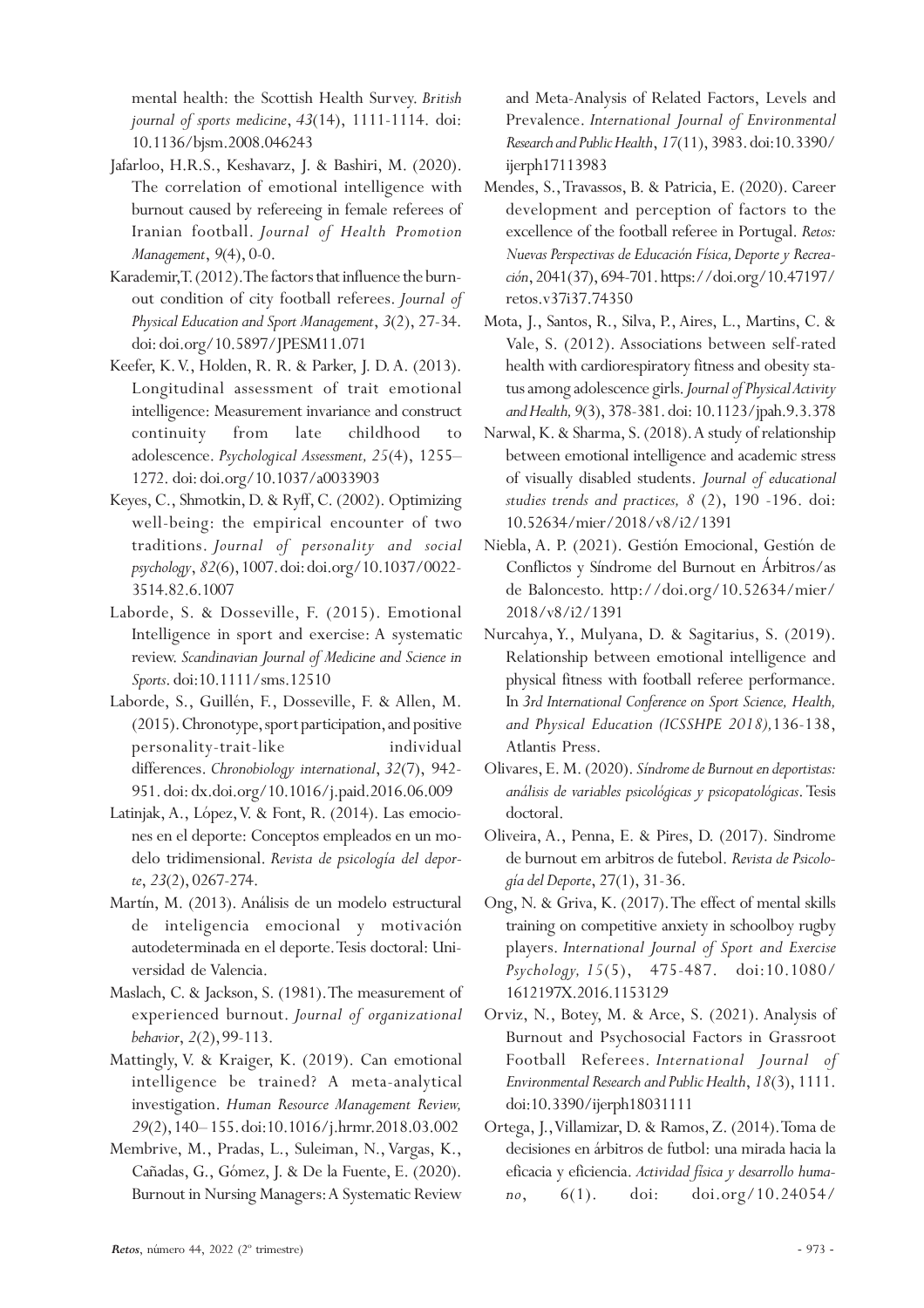16927427.v1.n1.2014.1236

- Padrón, A., Galán, I., Durbán, M., Gandarillas, A. & Rodríguez-Artalejo, F. (2012). Confirmatory factor analysis of the General Health Questionnaire (GHQ-12) in Spanish adolescents. *Quality of Life Research*, *21*(7), 1291-1298. doi: doi.org/10.1007/ s11136-011-0038-x
- Patiño, Ó. & Cañadas, M. (2015). Análisis de la figura del árbitro deportivo y su intervención en el proceso de formación deportiva. *Revista Pedagógica Adal*, *18*(30), 25-32.
- Pedrosa, I. & García, E. (2016). Síndrome de Burnout en Árbitros de Élite: La Liga de Fútbol Profesional Española (LFP) a Estudio. *Revista Iberoamericana de Diagnóstico y Evaluación – e Avaliaçao Psicológica. RIDEP, 42*(2), 59-68. doi: 10.21865/RIDEP42\_59
- Pedrosa, I. & Garcia, E. (2015). Aspectos psicologicos en arbitros de elite: ¿afecta el salario a su bienestar emocional? *Revista Psicología del Deporte*, *24*, 241–248.
- Pena, M. & Extremera, N. (2012). *Inteligencia emocional percibida en el profesorado de Primaria y su relación con los niveles de burnout e ilusión por el trabajo (engagement): Perceived Emotional Intelligence in Primary School Teachers and Its Relationship with Levels of Burnout and Engagement*. Ministerio de Educación. doi: doi.org/10.4438/1988- 592X-RE-2011-359-109
- Prendas, J.L., Castro, W. & Vargas, G.A. (2007). Identificación y comparación de síntomas de desgaste físico y mental en árbitros, entrenadores y educadores físicos. Pensar en movimiento Revista de Ciencias del Ejercicio y la Salud, 5(1), 55-69. doi: https:// doi.org/10.15517/pensarmov.v5i1.361
- Recio, D., Feliz, T. & Elorza, J. (2021). La formación de árbitros y asistentes de futbol desde el enfoque flipped learning. *Retos: Nuevas tendencias en Educación Física, Deporte y Recreación*, 39, 794-804. doi: doi.org/ 10.47197/retos.v0i39.78222
- Reigal, R., Videra, A., Parra, J. L. & Juárez, R. (2015). Actividad físico deportiva, auto-concepto físico y bienestar psicológico en la adolescencia (Physical sports activity, physical self-concept and psychological wellbeing in adolescence). *Retos: Nuevas tendencias en Educación Física, Deporte y Recreación*, *22*, 19-23. doi: doi.org/10.47197/retos.v0i22.34578
- Rice, S., Purcell, R., De Silva, S., Mawren, D., McGorry, P. & Parker, A. (2016). The mental health of elite athletes: A narrative systematic review. *Sports Medicine, 46* (9), 1333–1353. doi:10.1007/s40279- 016-0492-2
- Ringle, C., Hair, J., Hult, M. & Sarstedt, M. (2017). *A*

*Primer on Partial Least Squares Structural Equation Modeling (PLS-SEM)*. Thousand Oaks, CA: Sage publications.

- Ringle, C., Hair, J., Risher, J. & Sarstedt, M. (2019). When to use and how to report the results of PLS-SEM, *European Business Review*, 31(1), 2- 24. doi:10.1108/EBR-11-2018-0203
- Rivera, Á., Segarra, P. & Valverde, G. (2018). Síndrome de Burnout en docentes de instituciones de educación superior [Burnout syndrome in teachers of higher education institutions]. *Archivos Venezolanos de Farmacología y Terapéutica*, 37(2), 17-23. doi:10.35381/ r.k.v5i1.782
- Rodríguez, J., Gómez, J. & Álvarez, J. (2017). Papel del Psicólogo en el deporte. *Roca. Revista Científico-Educacional de la provincia Granma*, *10*(4), 28-34.
- Rodríguez, C., Correa, M., García, A. & Bozal, R. (2018). Regulación emocional en jóvenes deportistas ante situaciones adversas en competición. doi:10.17060/ijodaep.2017.n1.v2.950
- Ros, M., Moya, F. & Garcés, D. (2013). Emotional intelligence and sport: current state of research. *Cuadernos de Psicología del Deporte*, 13(1), 105-112.
- Rutkowska, K. & Bergier, J. (2015). Psychological gender and emotional intelligence in youth female soccer players. *Journal of human kinetics*, *47*(1), 285-291. doi: 10.1515/hukin-2015-0084
- Ryff, C. D. & Singer, B. (1998). The contours of positive human health. *Psychological inquiry*, *9*(1), 1-28.
- Sainz, M. (2010). Creatividad, personalidad y competencia socio-emocional en alumnos de alta habilidad versus no alta habilidad. Tesis doctoral: Universidad de Murcia
- Salamero, M., Baranda, L., Mitjans, A., Bailles, E., Camara, M., Parramon, G., Gomez, E., Arteman, A. & Padros, J. (2012). *Estudio sobre la salud, estilos de vida y condicionantes academicos de los estudiantes de medicina de Cataluna*. Fundacion Galatea: Barcelona.
- Salamero, M., Baranda, L., Mitjans, A. & Arteman, A. (2015). *Estudio longitudinal sobre la salud, estilos de vida y condiciones de trabajo de los MIR*. Fundación Galatea. Barcelona.
- Salguero, J.M., Fernández-Berrocal, P., Ruiz-Aranda, D., Castillo, R. & Palomera, R. (2011). Inteligencia emocional y ajuste psicosocial en la adolescencia: El papel de la percepción emocional. *European Journal of Education and Psychology*, 4(2), 143-152. doi:doi.org/10.30552/ejep.v4i2.71

Salom, M., Ponseti, F., Contestí, B., Salom, G., García,